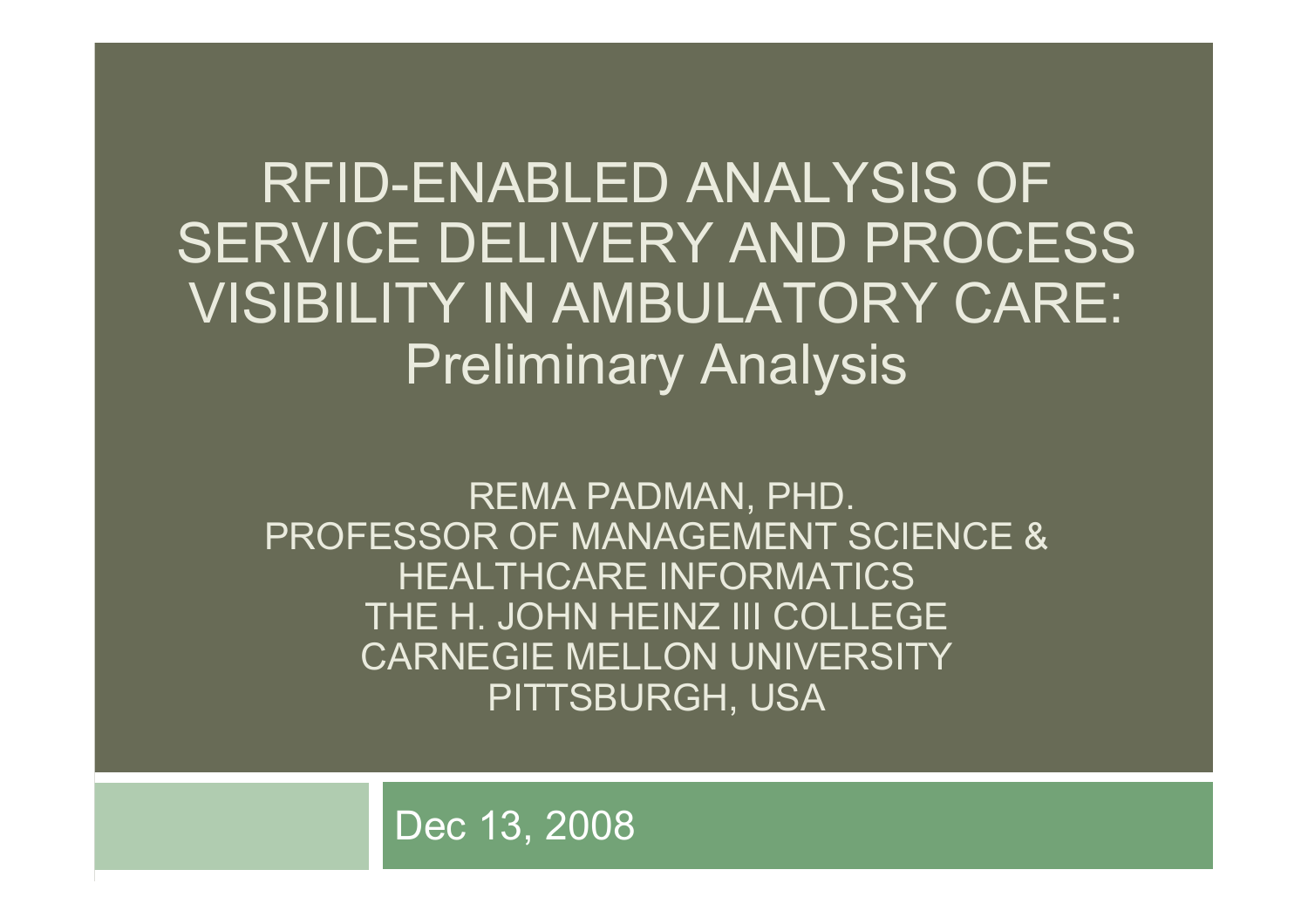## Collaborators

2

 $\Box$ □ Yi-Chin Lin, Carnegie Mellon University, Pittsburgh, USA

 $\Box$ □ K. Zheng, University of Michigan, Ann Arbor, USA

 $\Box$ □ F. Solano, J. Cervenak, University of Pittsburgh Medical Center, Pittsburgh, USA

 $\Box$ □ Ari Naim, CenTrak, Inc., USA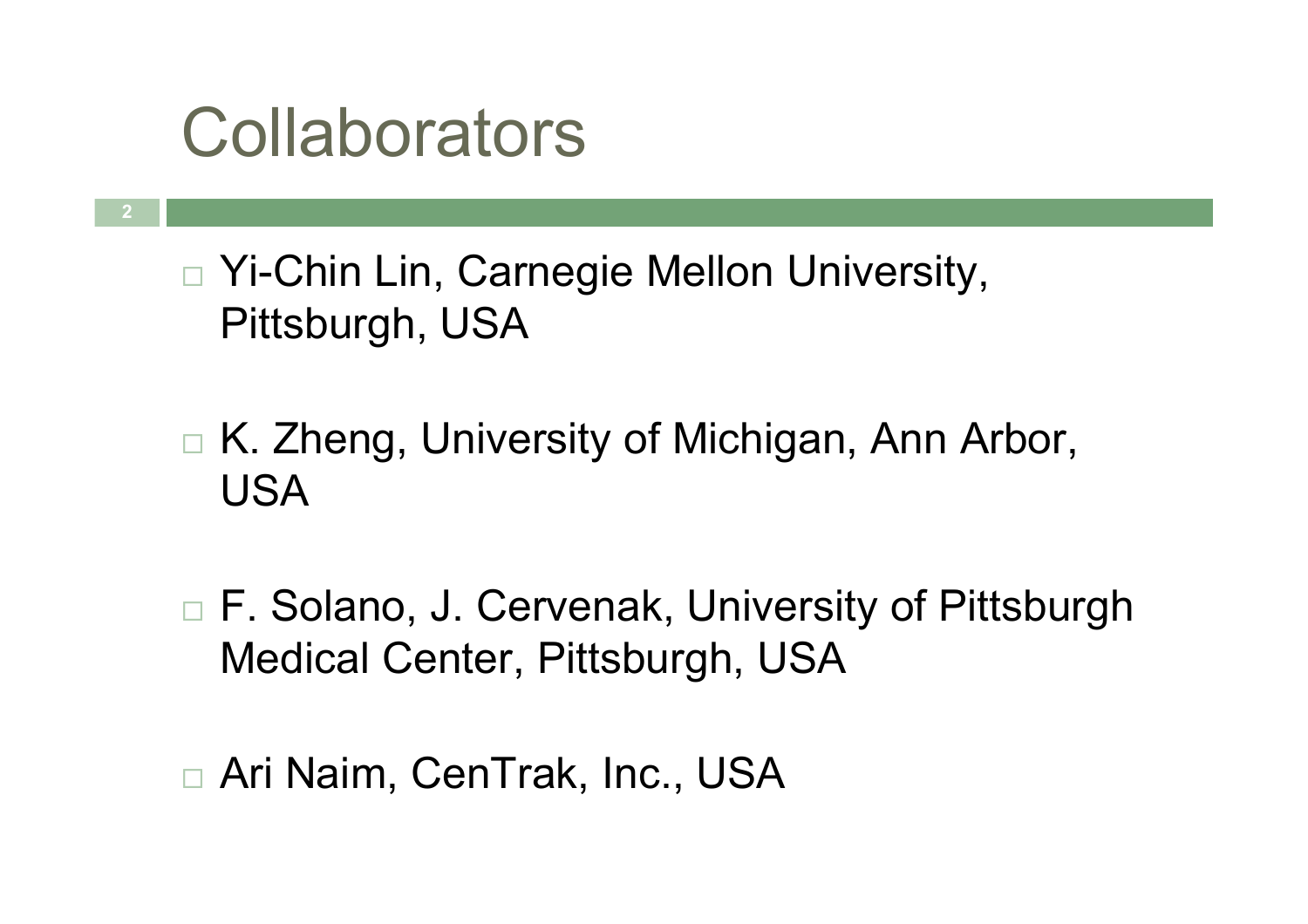## **Outline**

- $\Box$ □ Motivation
- $\Box$ □ Research Questions
- $\Box$ □ Context
- $\Box$ Methodologies
- $\Box$ □ Results
- $\Box$ □ Conclusions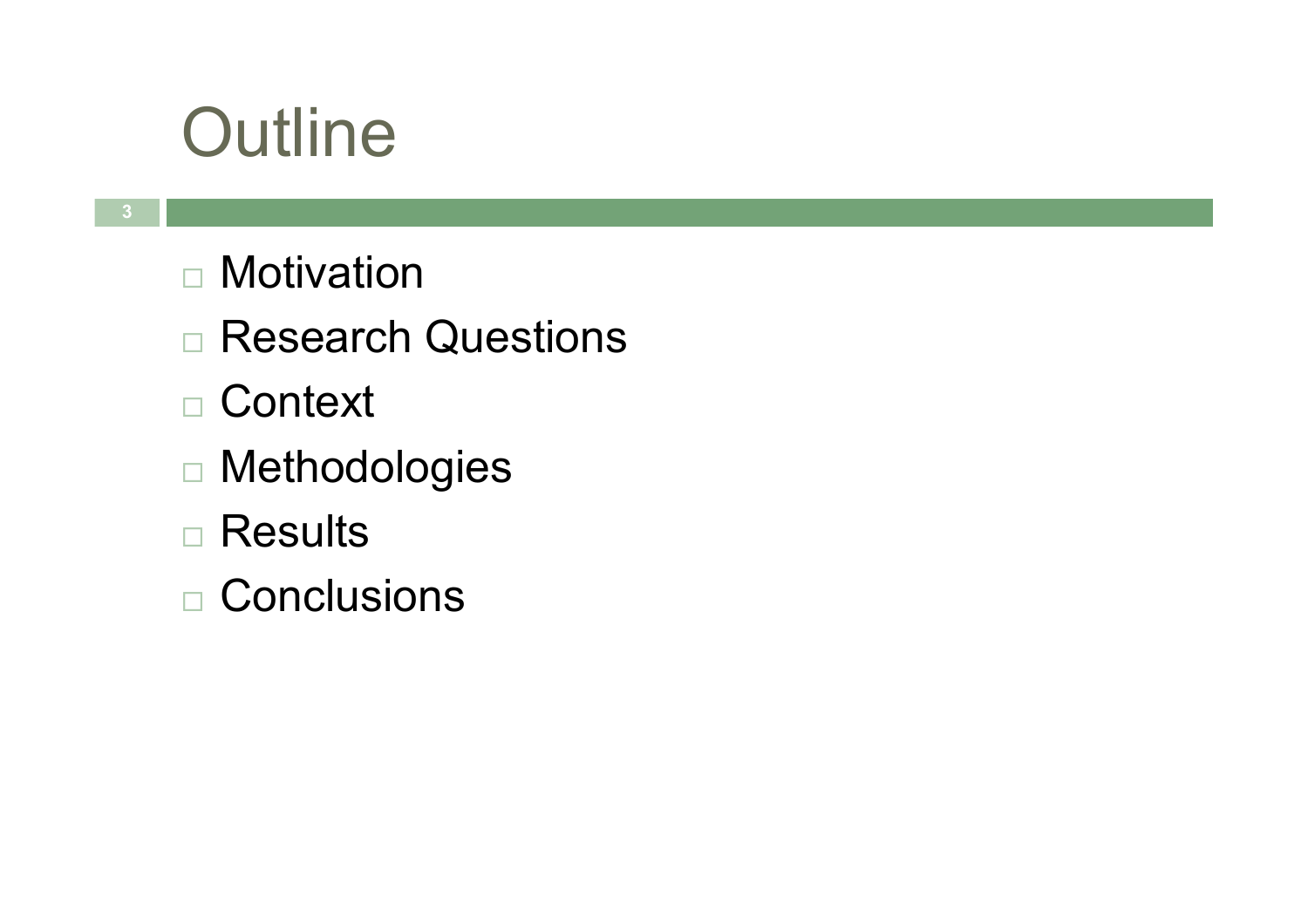## Motivation

- $\Box$ □ Ambulatory care setting handles most of the healthcare delivery in the U.S. and worldwide
- $\Box$ □ Work flow efficiency and effectiveness impact outcomes, cost, quality of care, and patient satisfaction
- $\Box$ □ Manual time and motion approaches are labor intensive, obtrusive, imprecise and impractical in this setting
- $\Box$ □ RFID technology collects detailed movement and location data precisely and unobtrusively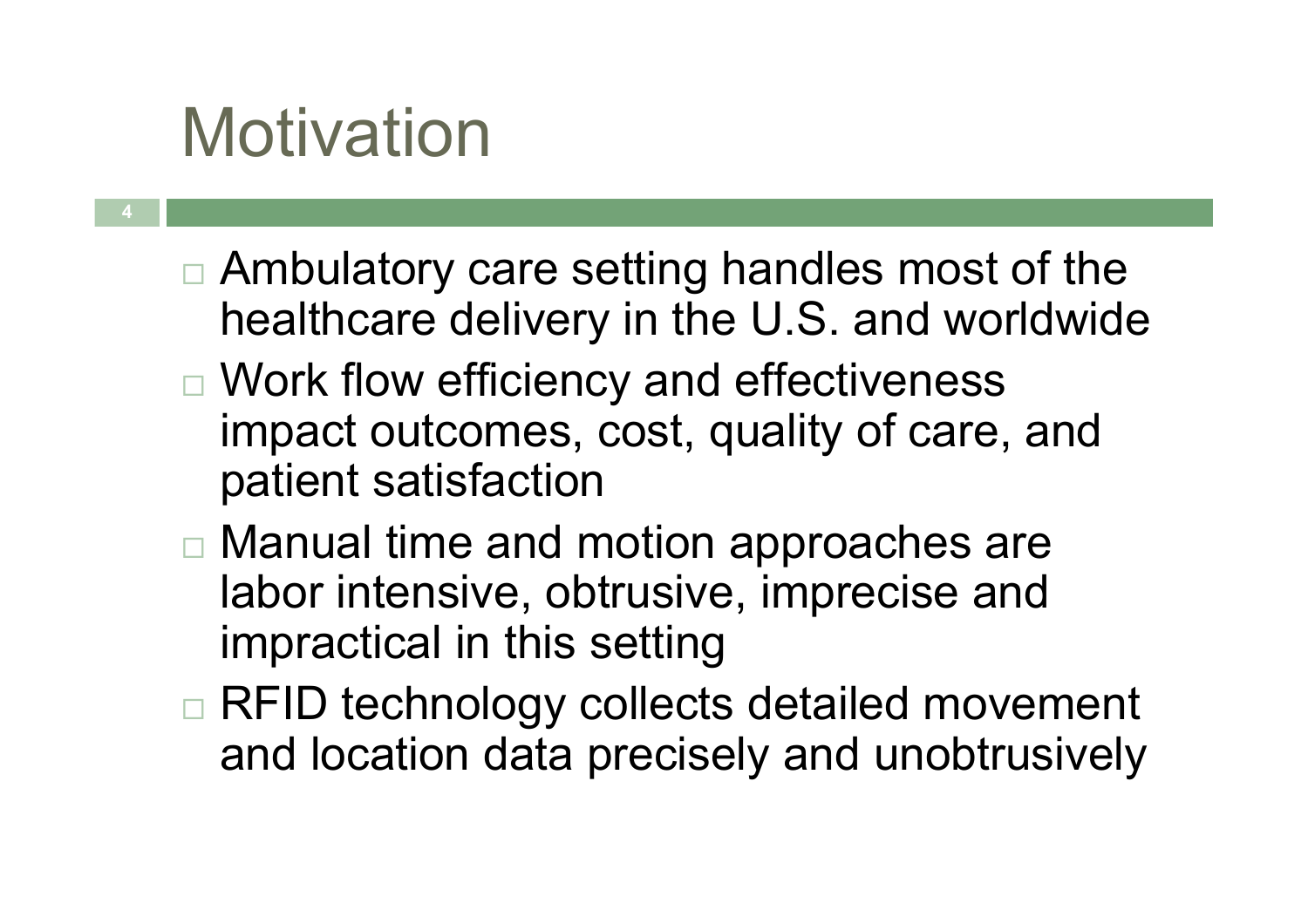# Why Study In-process Visibility?

- $\Box$  Given existing appointment scheduling policy:
	- **n** For patients: monitor wait times, arrival rates of scheduled and unscheduled patients, service time and service quality received
	- For clinicians: monitor utilization rates, ability to maintain schedule, service time and service qualitydelivered
	- **E** For practice: monitor bottleneck activities, congestion levels, capacity utilization

 $\Box$ □ RFID-based system as enabler for data collection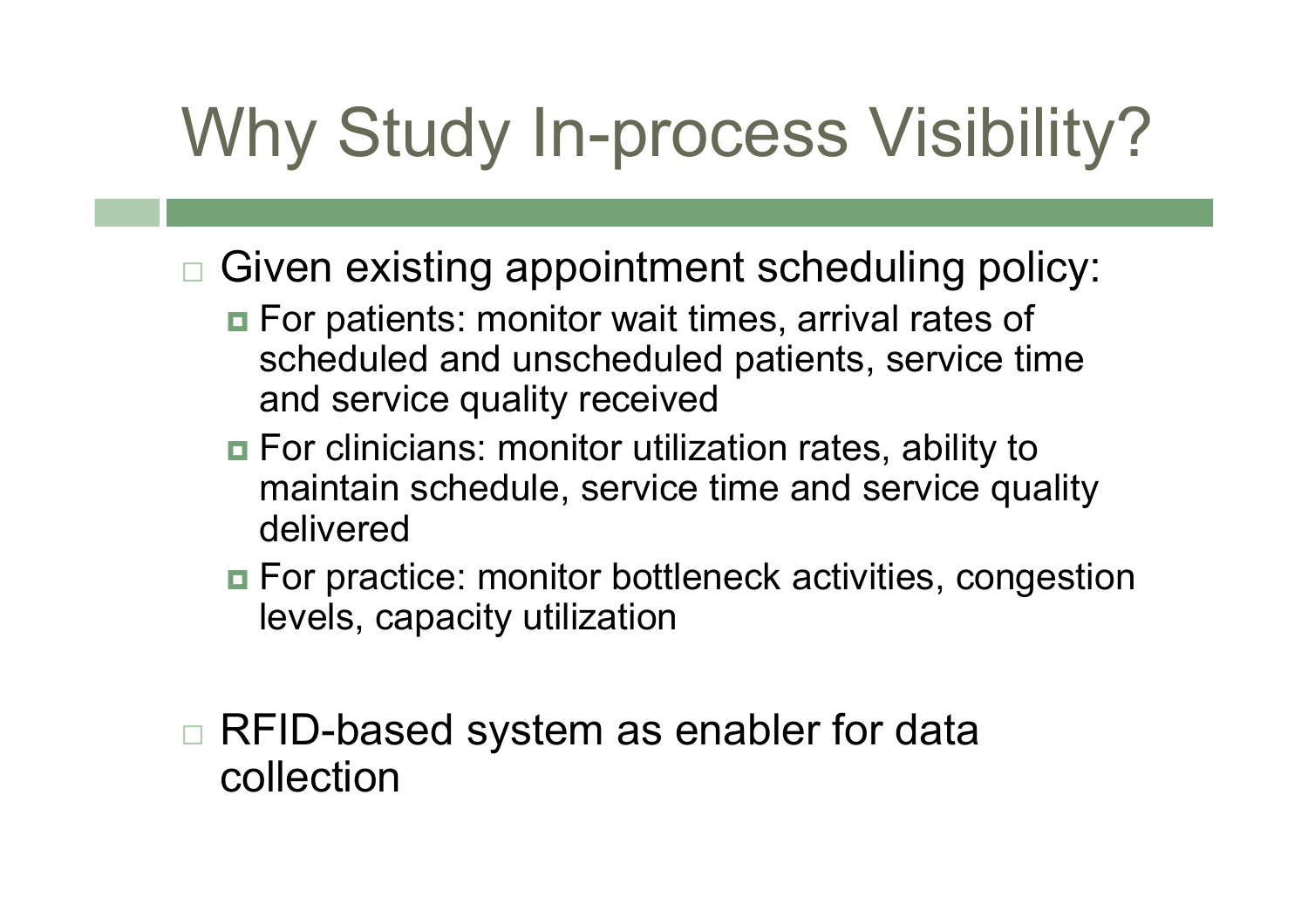## Research Questions

- 6
- $\Box$ □ Analyze patient flow process in ambulatory care to improve operational efficiency and process visibility
	- **How efficient is the current operation?**
	- What are the most efficient care delivery patterns?
	- What are the bottlenecks that prevent the delivery of care from being efficient?
	- How can efficiency be improved through process interventions?
	- How can we generalize this methodology to other patient care settings?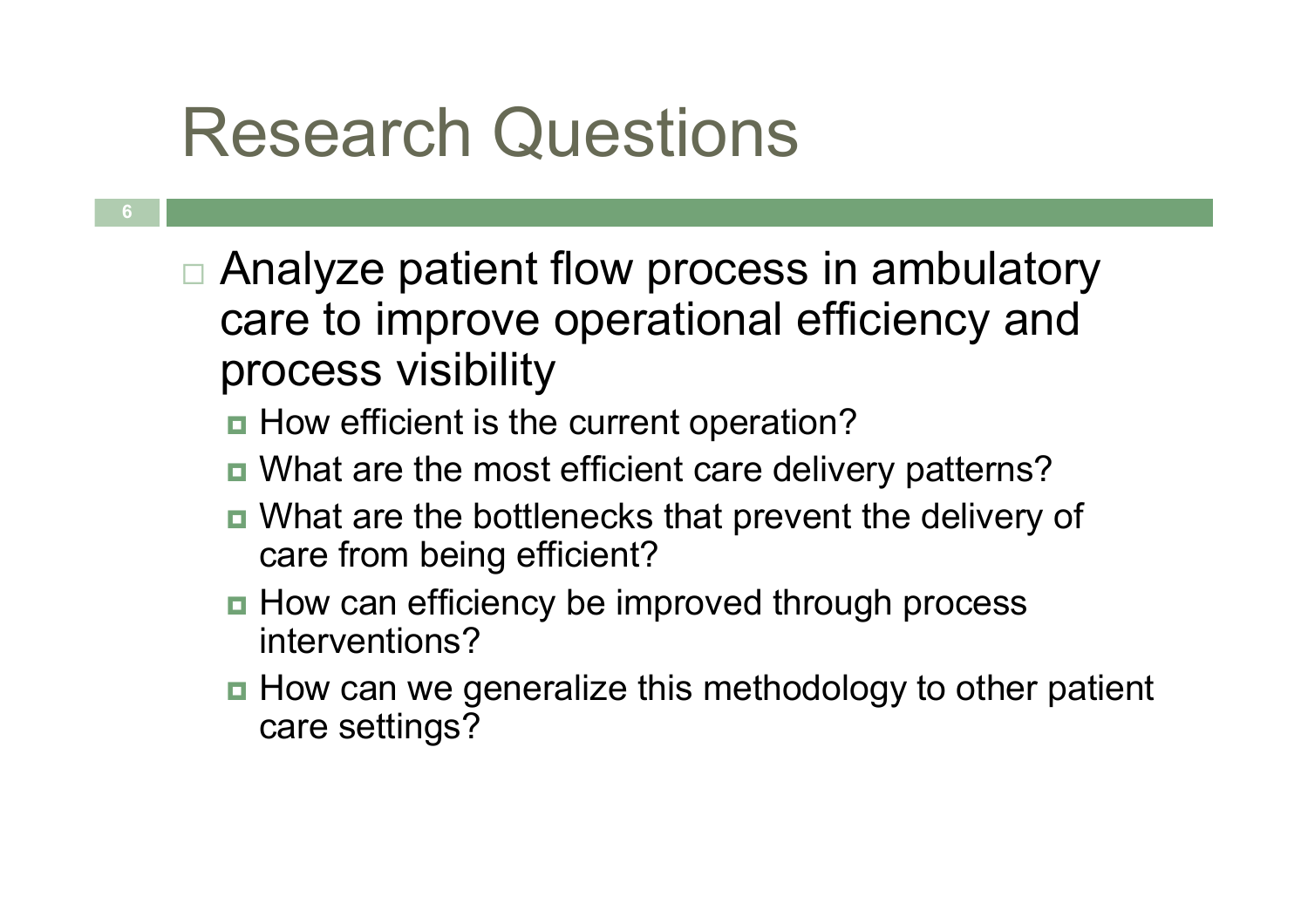## Literature Review

#### 7

 $\Box$ □ A. Hendrich, M. Chow, B.A. Skierczynski, Z. Lu, 2008

 RFID is used to track nurses' movement. They have identified three main targets for improving the efficiency of nursing care, and one of them is care coordination.

 $\Box$  N.M. Potisek, R.M. Malone, B.B. Shilliday, T.J. Ives, P.R. Chelminski, D.A. DeWalt, M.P. Pignone, 2007

 Forms filled out by clinicians are used to track patient flow. They successfully improve the efficiency by relocating one care station, increasing nursing support, and changing the flow of the patient visit.

 $\Box$ R. Hall, D. Belson, P. Murali, M. Dessouky, 2007

They present process charting and performance measurement approaches and apply these tools to a case study. They conclude that clinicians can form collaboratives to reduce health care delays.

 $\Box$ L.V. Green, S. Savin, B. Wang, 2006

They focus on designing the outpatient appointment schedule and establishing dynamic priority rules for admitting patients into service. By constructing and optimizing a descrete-time Markov chain, they are able to develop insights of the optimal policies to the various parameters.

 $\Box$ F.R. Lin, S.C. Chou, S.M. Pan, Y.M. Chen, 2000

They develop an algorithm for mining time dependency patterns in clinical pathways.

 $\Box$ J. Li, Y. Zhou, F. Ishino, 2008

> They use simulation to reduce waiting time by 38% by changing the distribution of the number of appointments.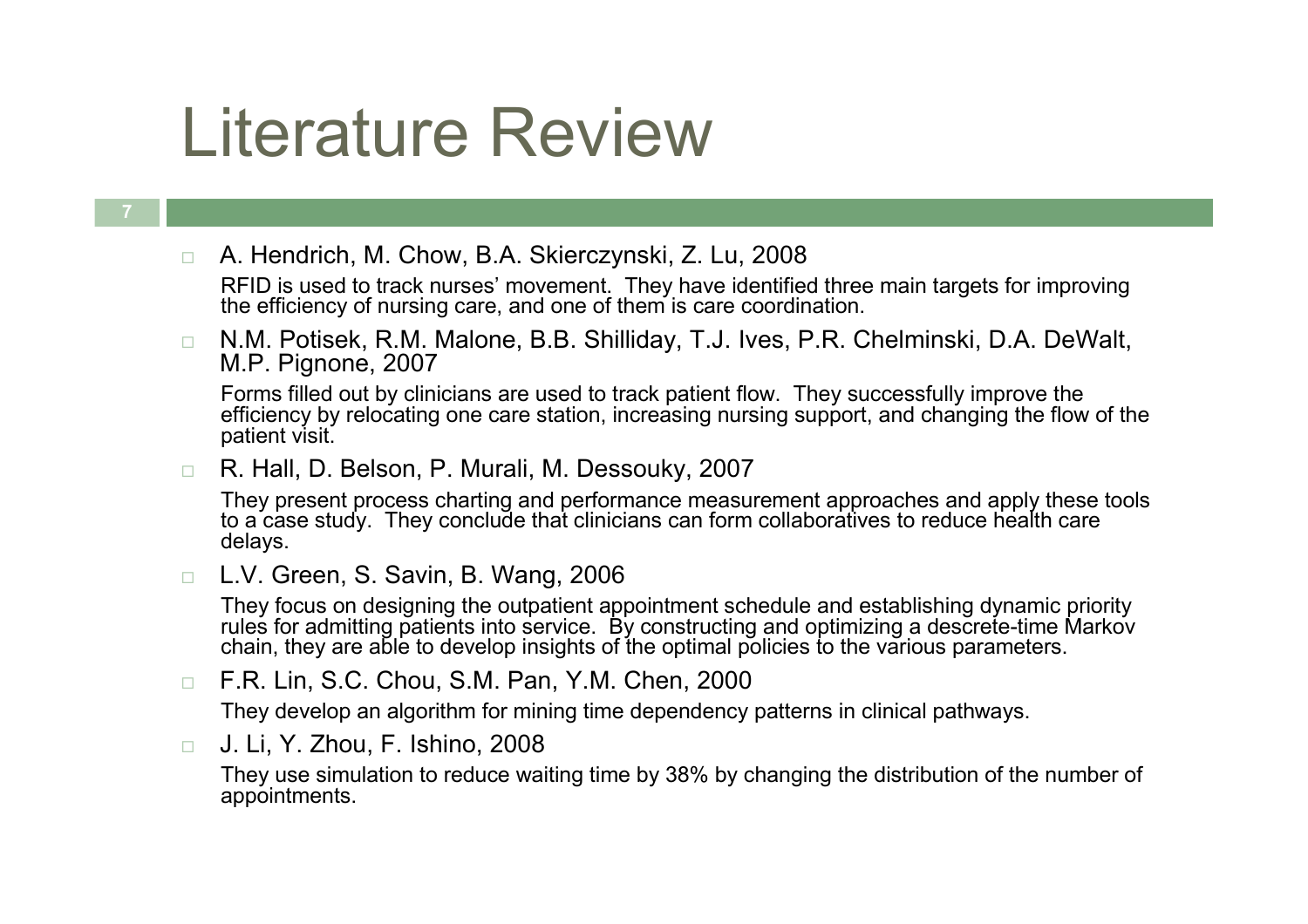## Study Site and Data Collection

Study Site: Plastic and Reconstructive Surgery clinic (an outpatient clinic affiliated with UPMC)

- $\Box$ □ Radio Frequency Identification (RFID) **Technology** 
	- Monitors are deployed in each room in the clinic to provide time and location information.
	- **Tags are worn by patients and clinicians to identify each rights.** individual with unique ID as each visit is completed.
	- Communication between RFID monitors and tags<br>conservate time and lesstion atemped data even for generate time and location stamped data every few seconds.
- Data analyzed: 499 patient visits are recorded from 5/5/08 to<br>2/16/09 7/16/08.

Observations in the clinic

8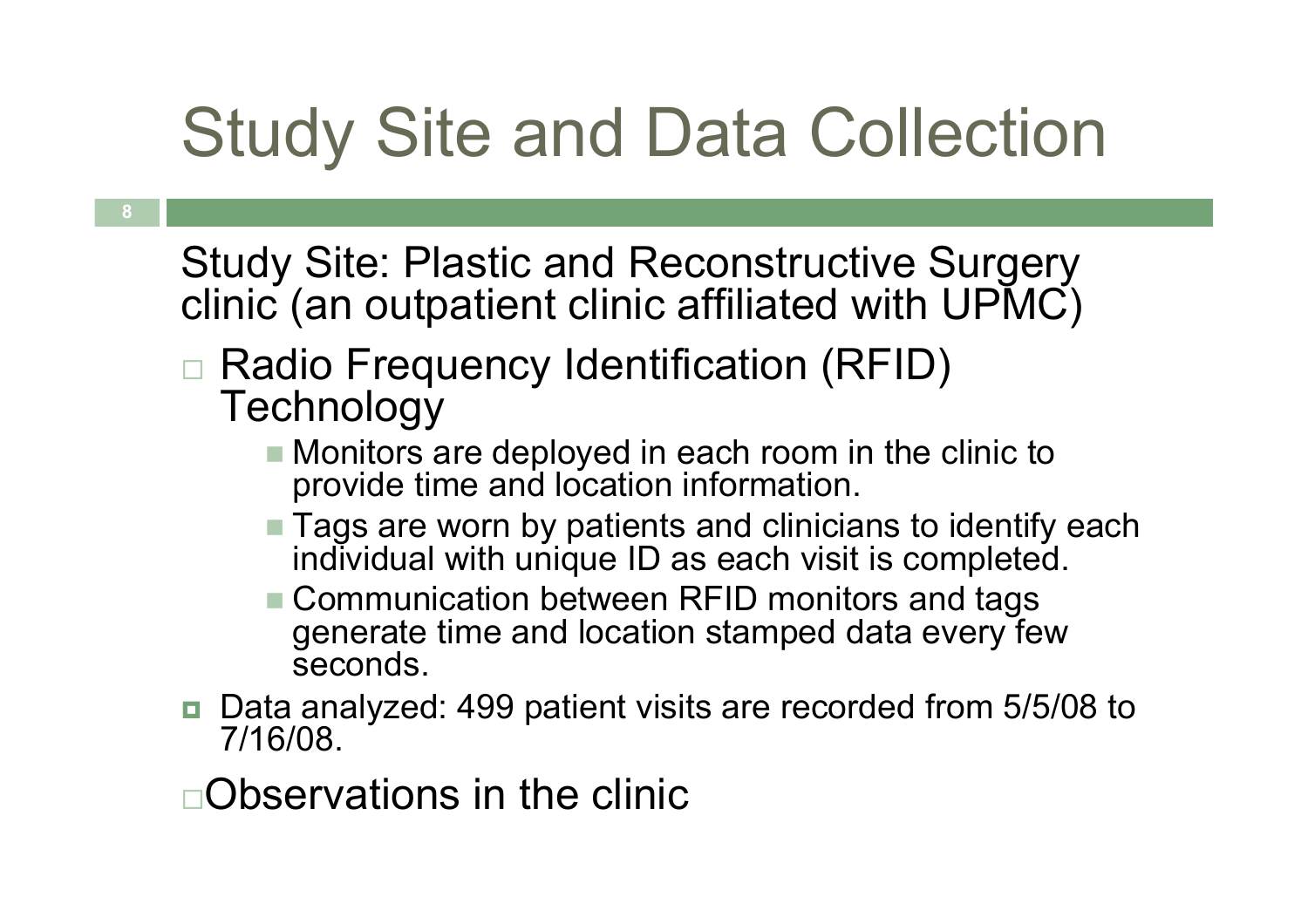## RFID Monitors and Deployment

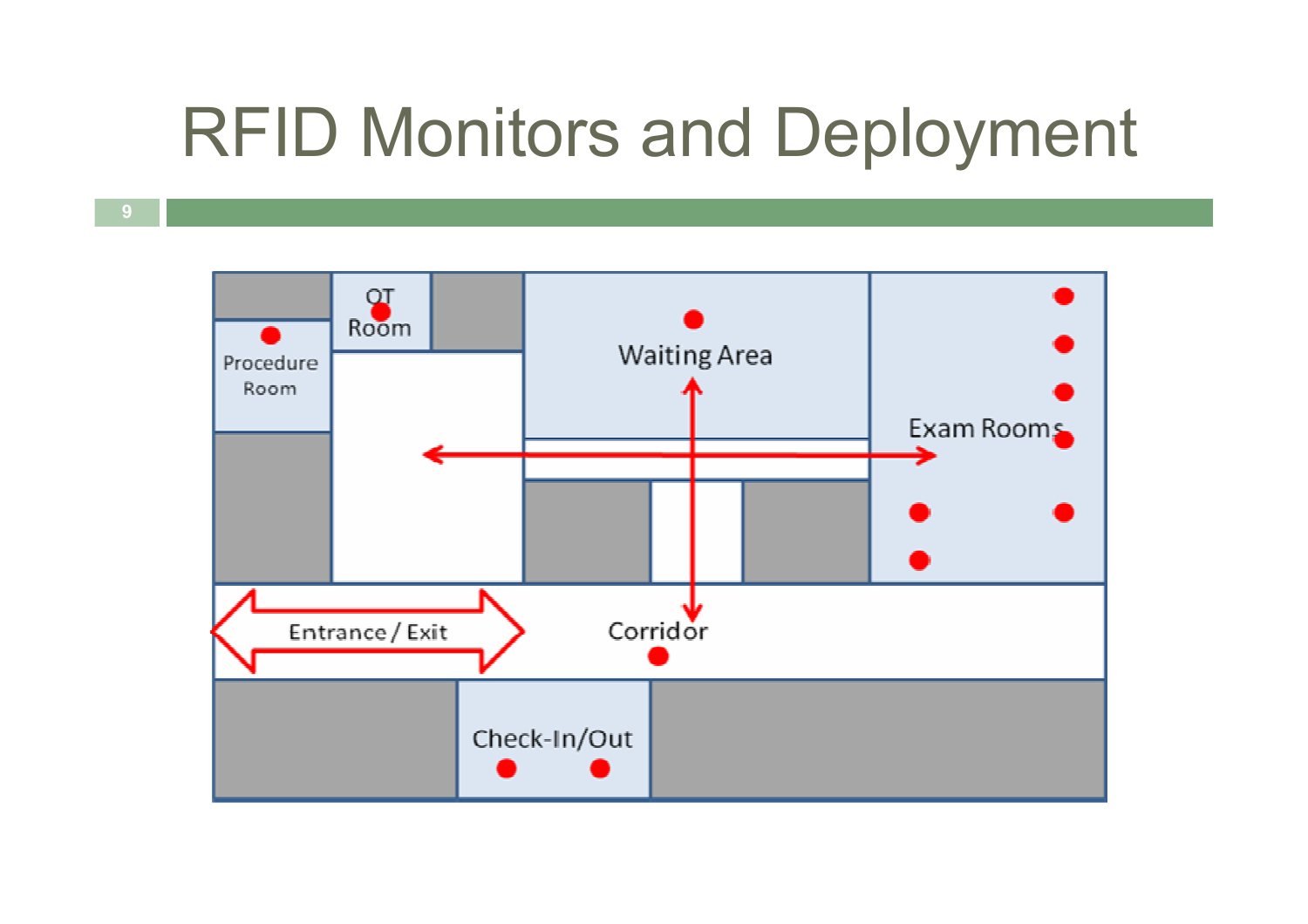## Data Description

- $\Box$ Data duration: 5/5~7/16
- $\Box$ □ Total number of records (visits): 500
- $\Box$  $\Box$  Total number of unique patients: 394  $\Box$
- $\Box$ □ Total number of business days: 26
- $\Box$ □ Visits that include encounter: 479/499<sup>\*</sup> (95.99%)
- $\Box$ □ Visits that include occupational therapy: 33/499 (6.61%)
- $\Box$ **Nisits that include procedure: 4/499 (0.80%)** \*1 record was removed due to ambiguity in room identification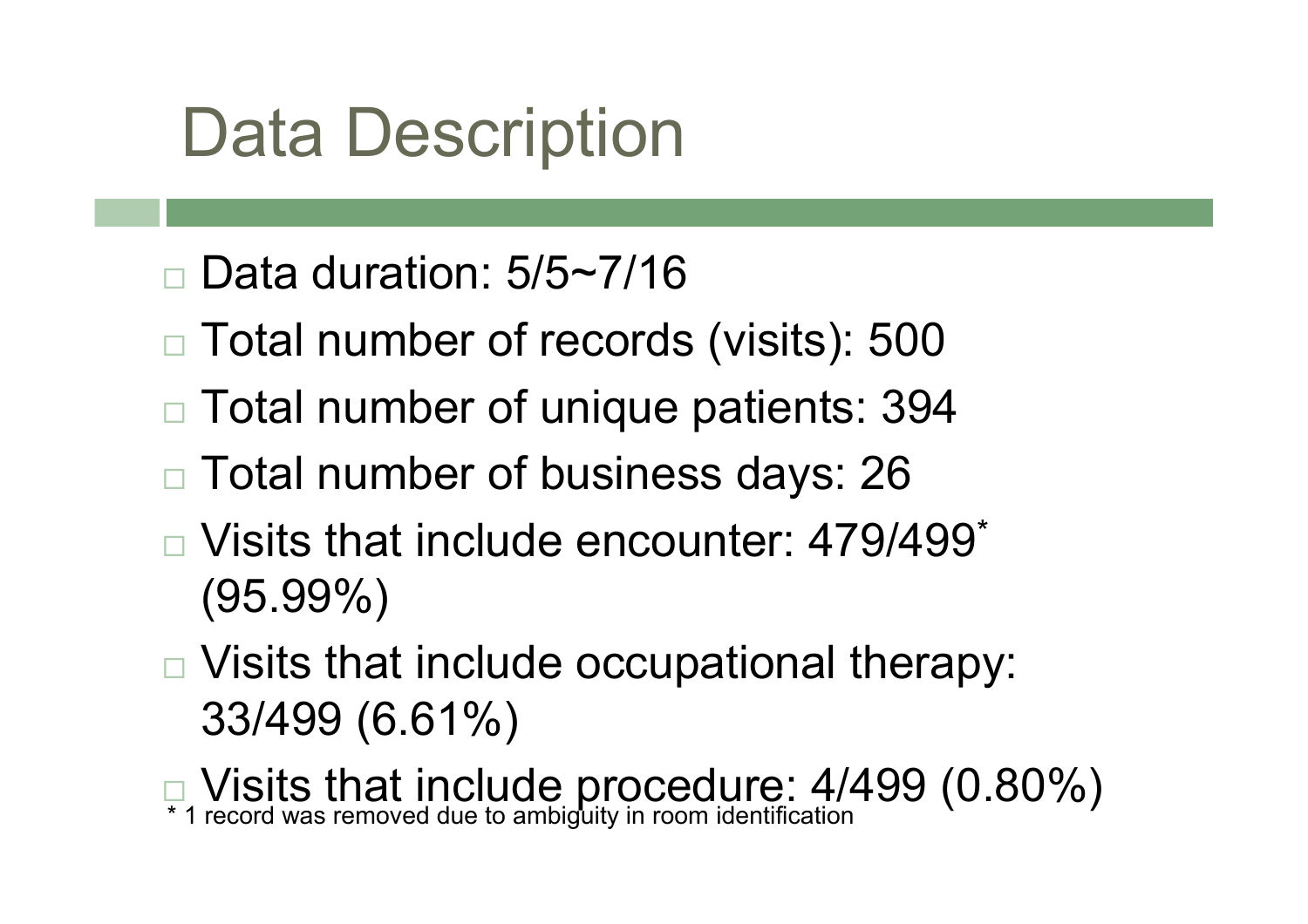## Data Processing

#### $\Box$ □ Before: time stamped data for each individual

| Date                    | <b>Staff</b> | Patient | <b>ApptTime</b>                | Tagld | Room | Staff/Patient | <b>EnteredTime</b> | <b>ExitedTime</b> | TimeSpent |
|-------------------------|--------------|---------|--------------------------------|-------|------|---------------|--------------------|-------------------|-----------|
| <b>Physician: M.D.A</b> |              |         | <b>Total Patients Seen: 10</b> |       |      |               |                    |                   |           |
| 10/22/2007              | M.D.A.       | 0798    | 10:20 AM                       | 139   | 13   | 0798          | 9:57 AM            | 10:25 AM          | -28       |
| 10/22/2007              | <b>M.D.A</b> | 0798    | $10:20$ AM                     | 139   | 25   | 0798          | $10 - 26$ AM       | 11:13 AM          | 47        |
| 10/22/2007              | M.D.A        | 0798    | $10:20$ AM                     | 28    | 25   | M.D. A        | 10:44 AM           | 10:58 AM          | 14        |

 $\Box$ □ After: combining individual data into a single



11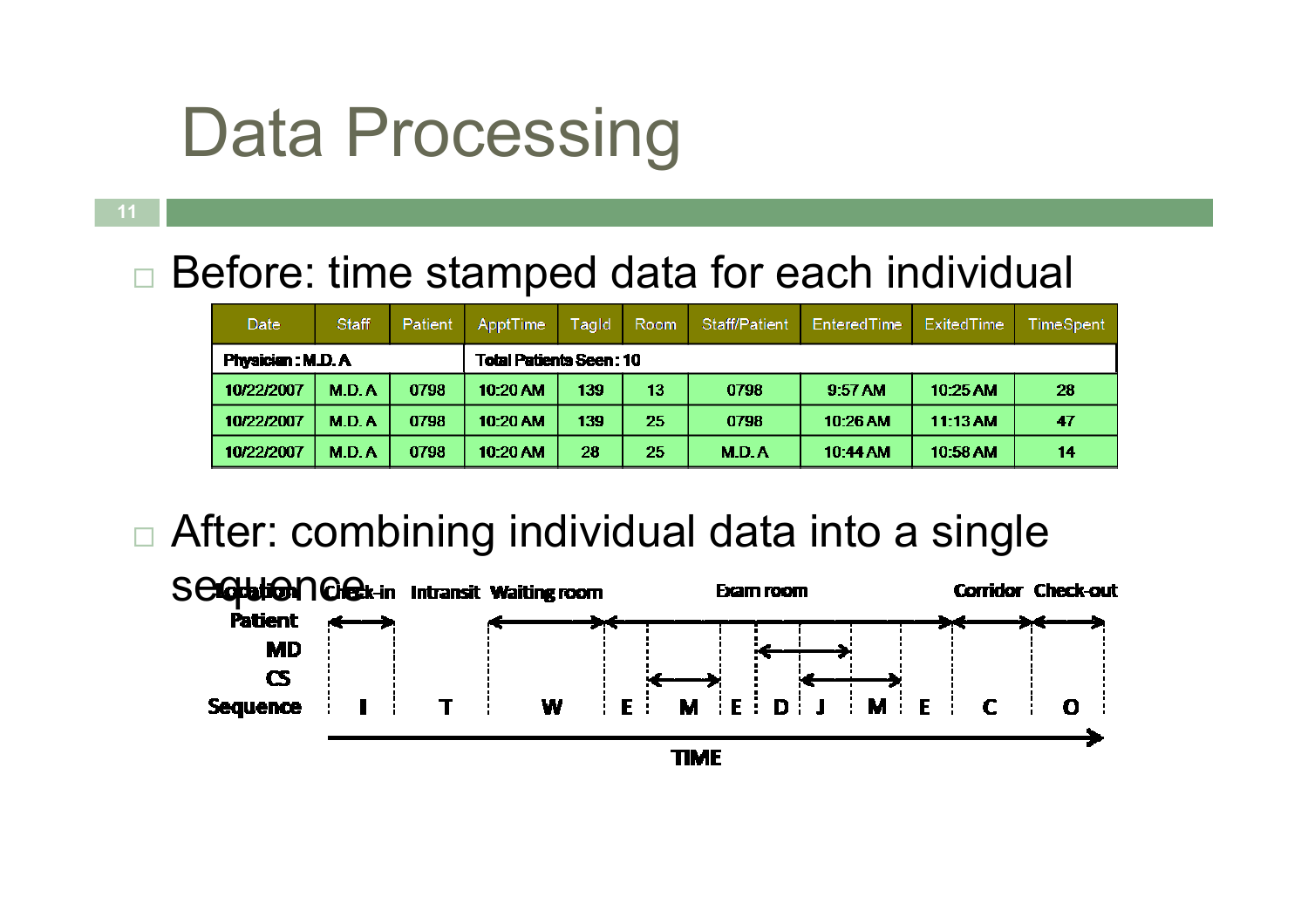## Analysis Objective and Methodology

12

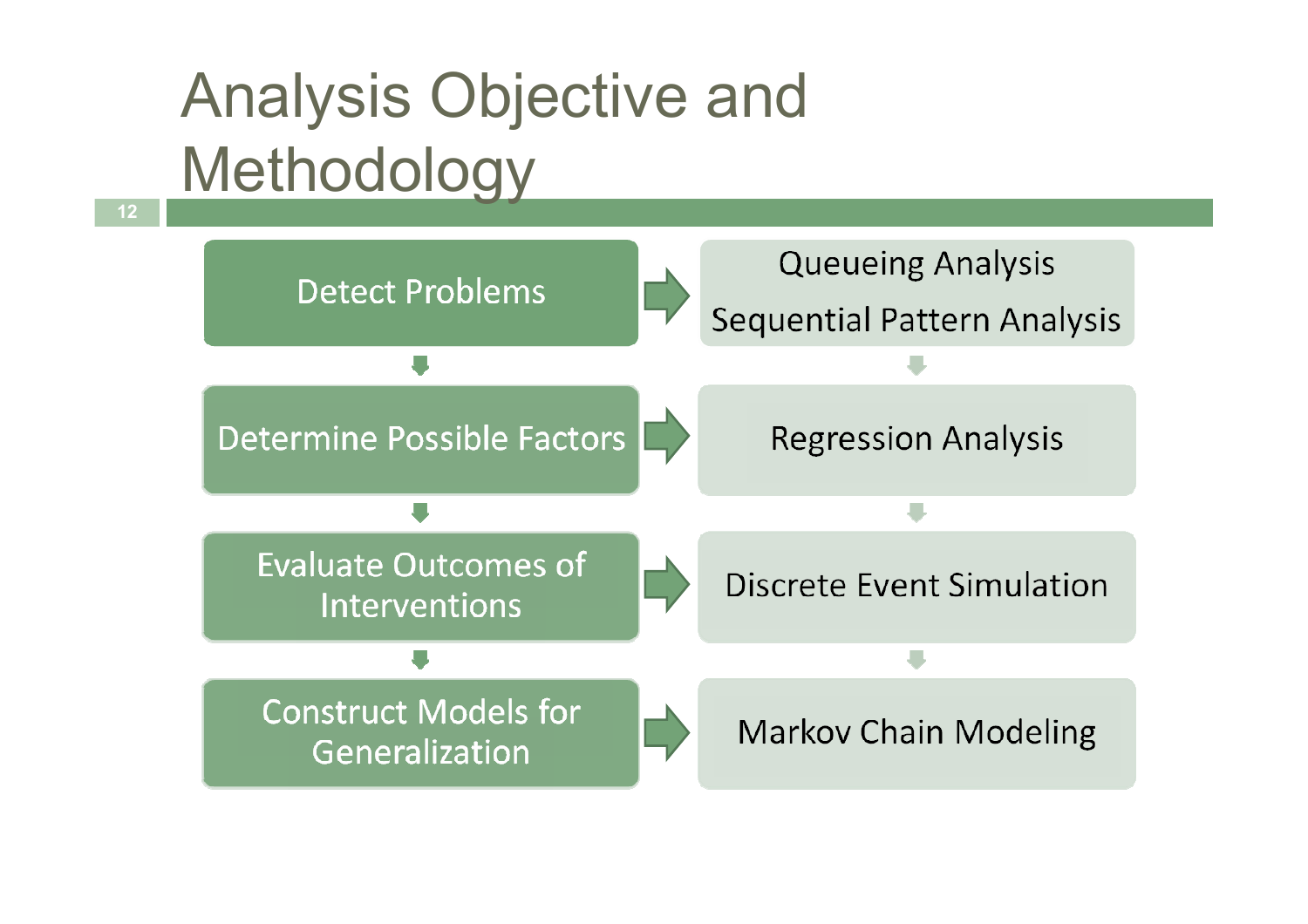Problems detected by preliminary **Queueing Analysis** 

### $\Box$  Long waiting time

13

 Total waiting time accounts for about 60% of total time in the clinic

#### $\Box$  Long waiting time "during" service as well

Patients wait for 30 minutes on average before service and another 30 minutes on average during the encounter

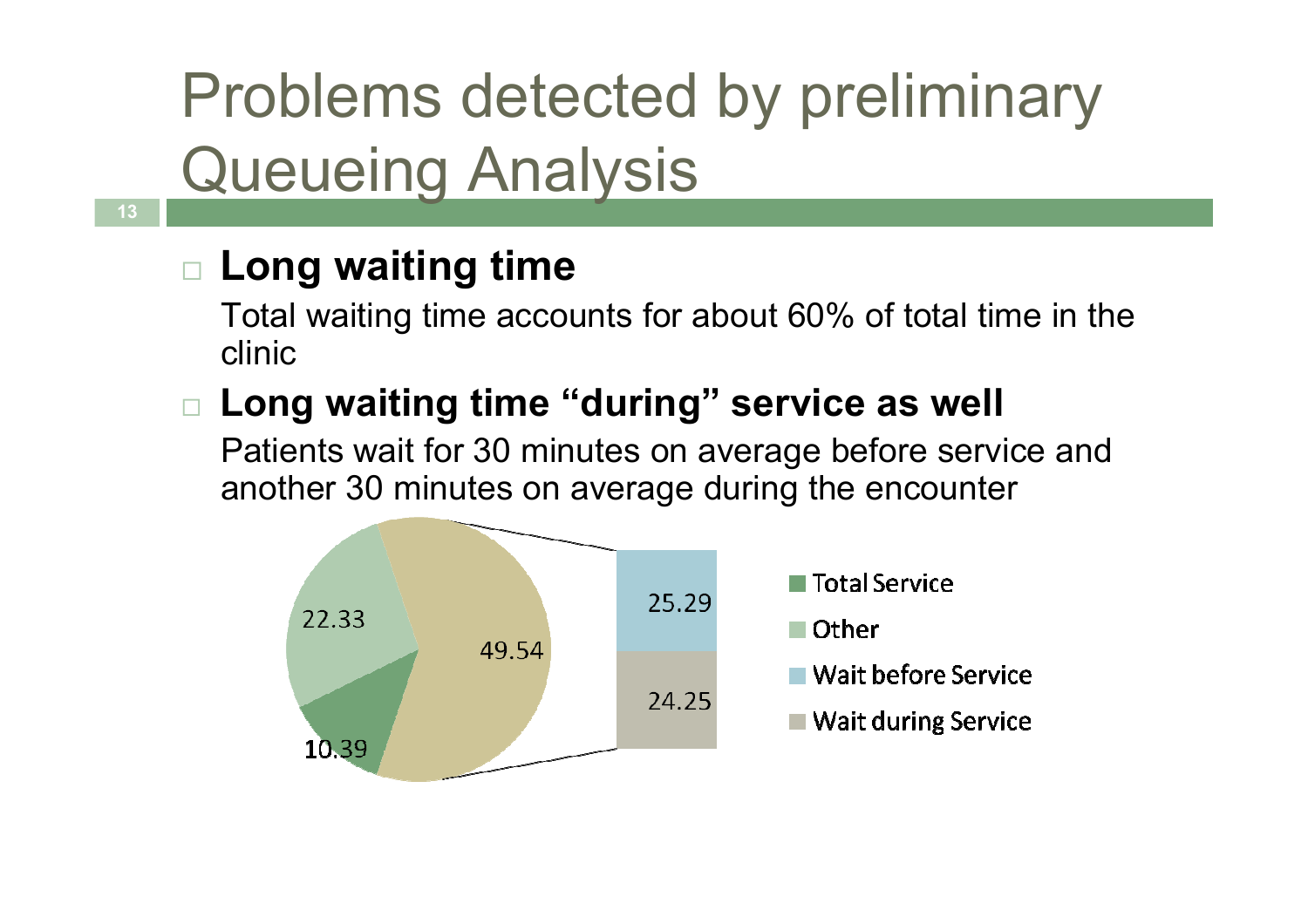### Distribution of Patient Visit Time by Physician

14

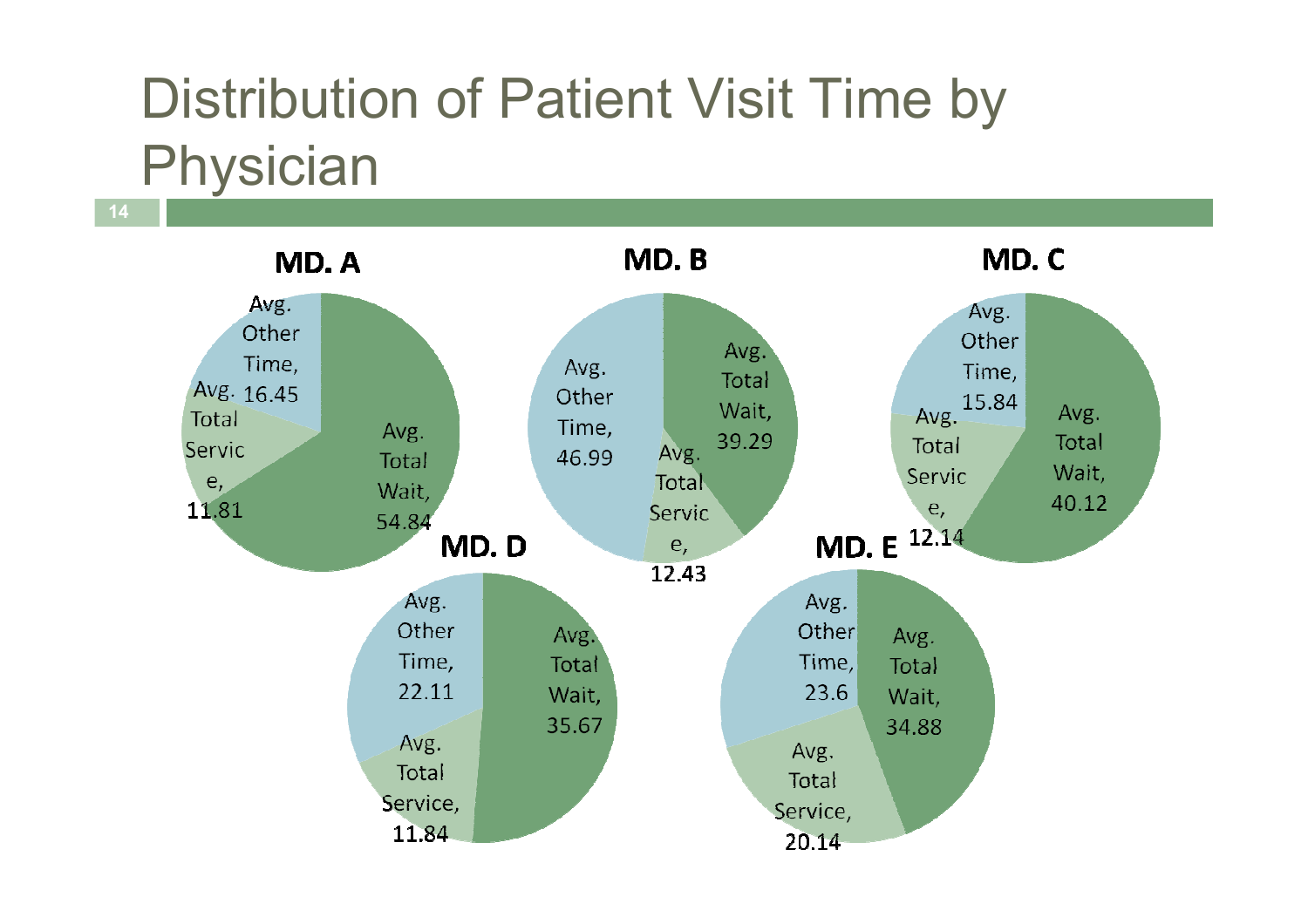#### Sequential Pattern Analysis

#### Discovers recurring sequential patterns in event sequences

- Sequential Pattern: an event sequence that satisfies a certain minimum support threshold
- Support threshold: The support for a sequence p is the fraction of total sequences that include p
- $\bullet$  Maximal Sequential Pattern: The largest length sequential pattern that is not part of any other pattern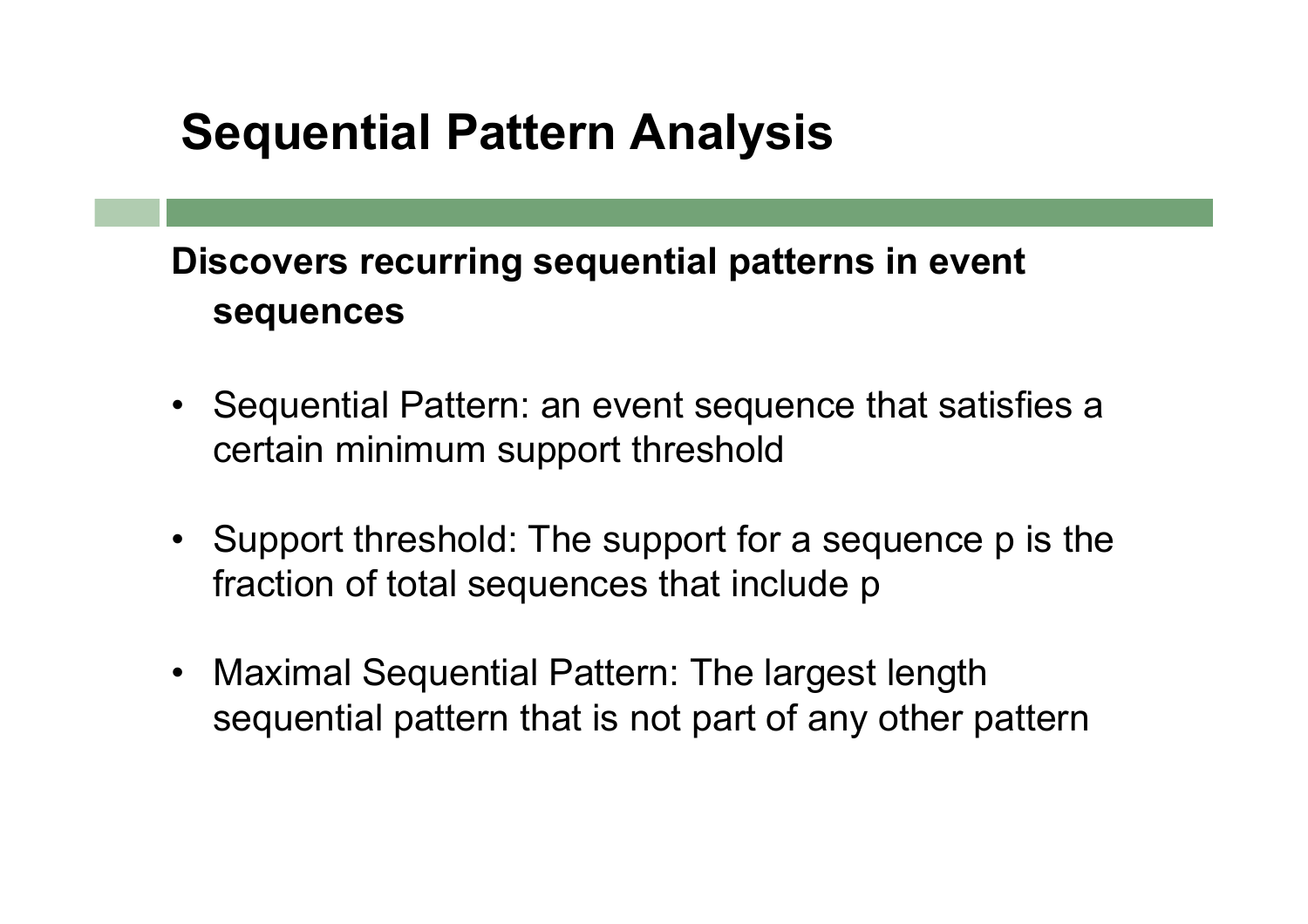#### Sequential Pattern Analysis

Discovers recurring sequential patterns in event sequences

- 1. An iterative sequential pattern algorithm is employed to analyze the event sequences identified
- 2. Such patterns represent frequent patient flow components occurring next to each other and in a given sequential order
- 3. The objective of the sequential pattern analysis is to find all Maximal Sequential Patterns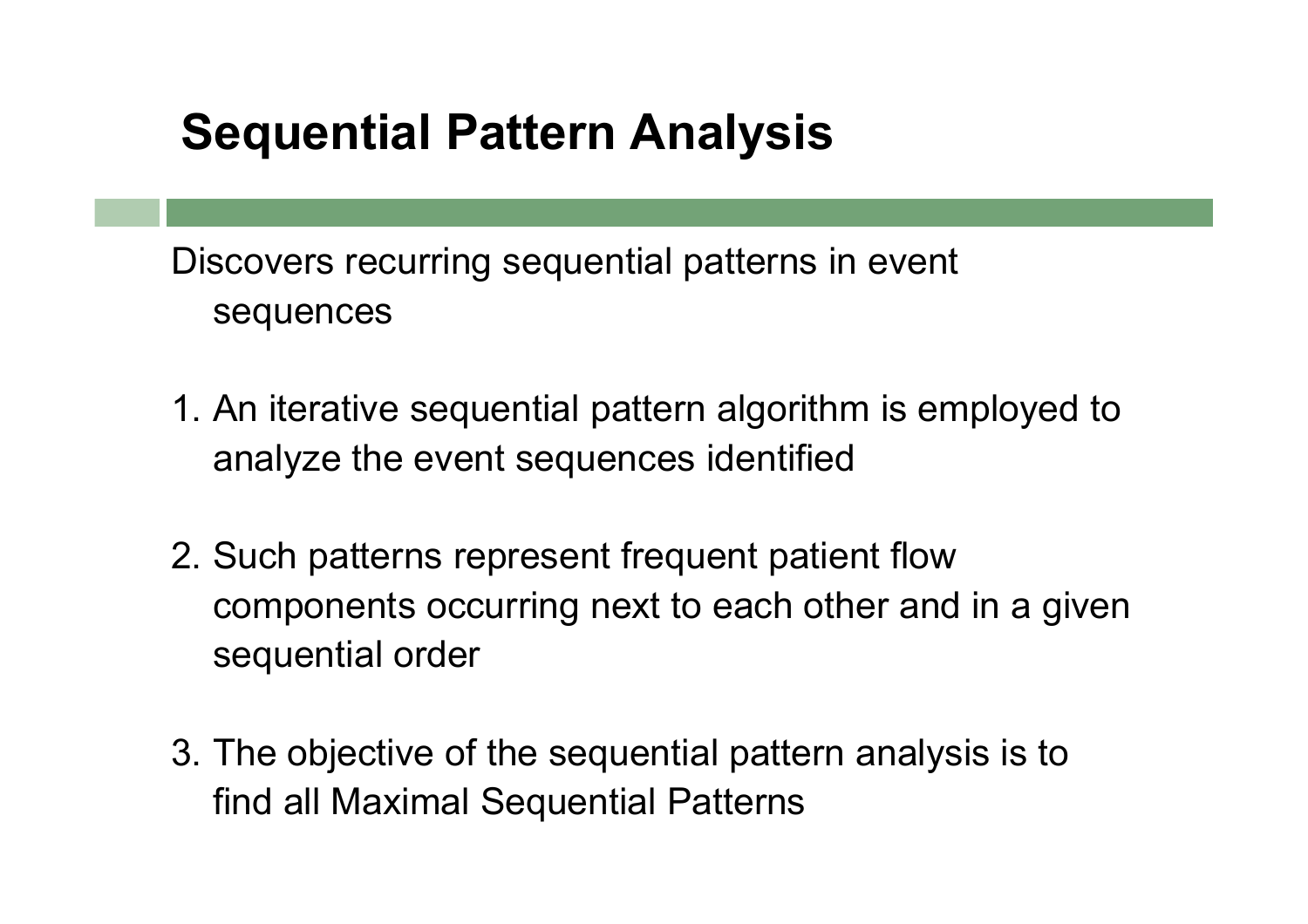# Example Flow 1: IWEO (269 visits)

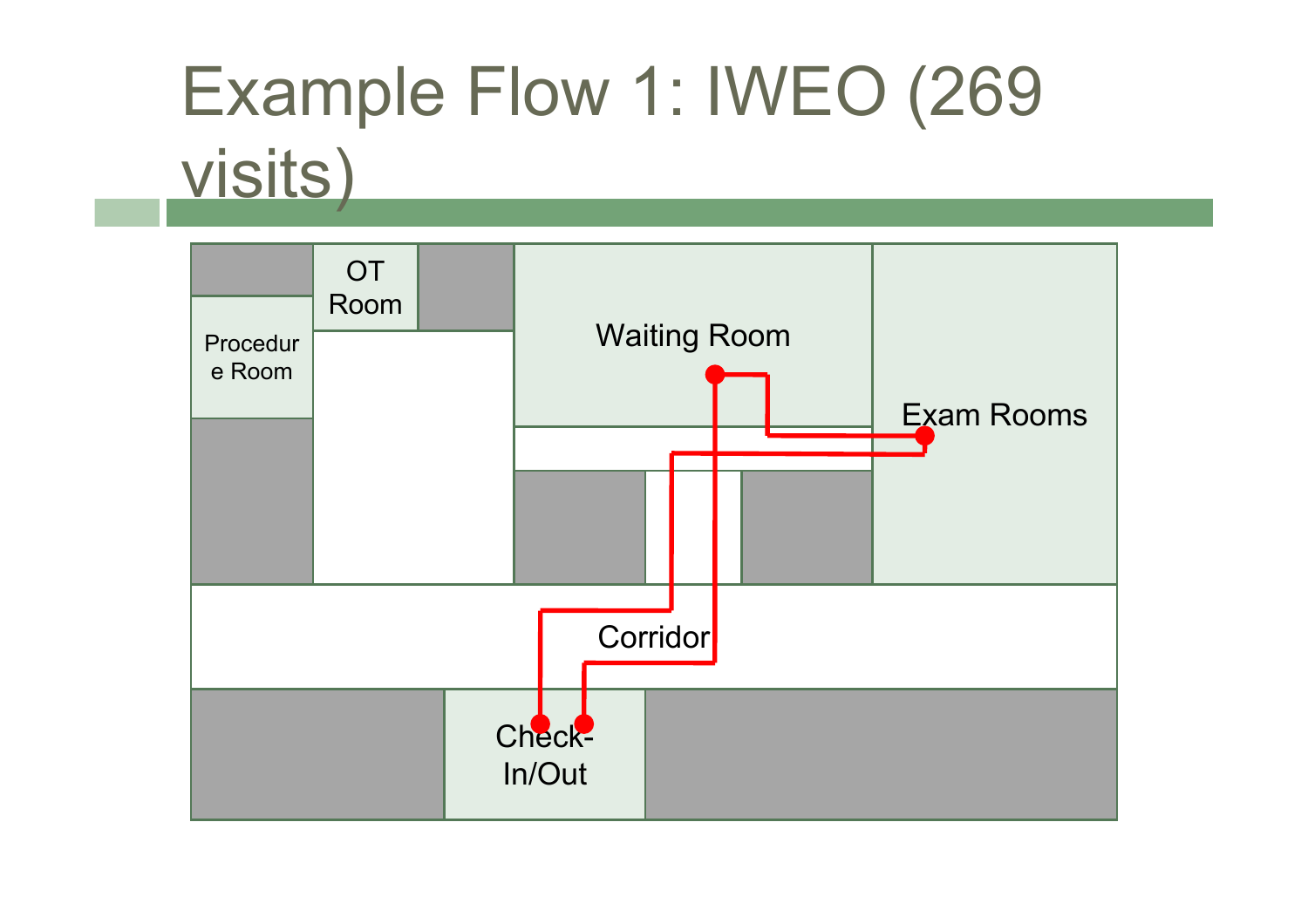# Example Flow 2: IWEWE7O (9 Visits)

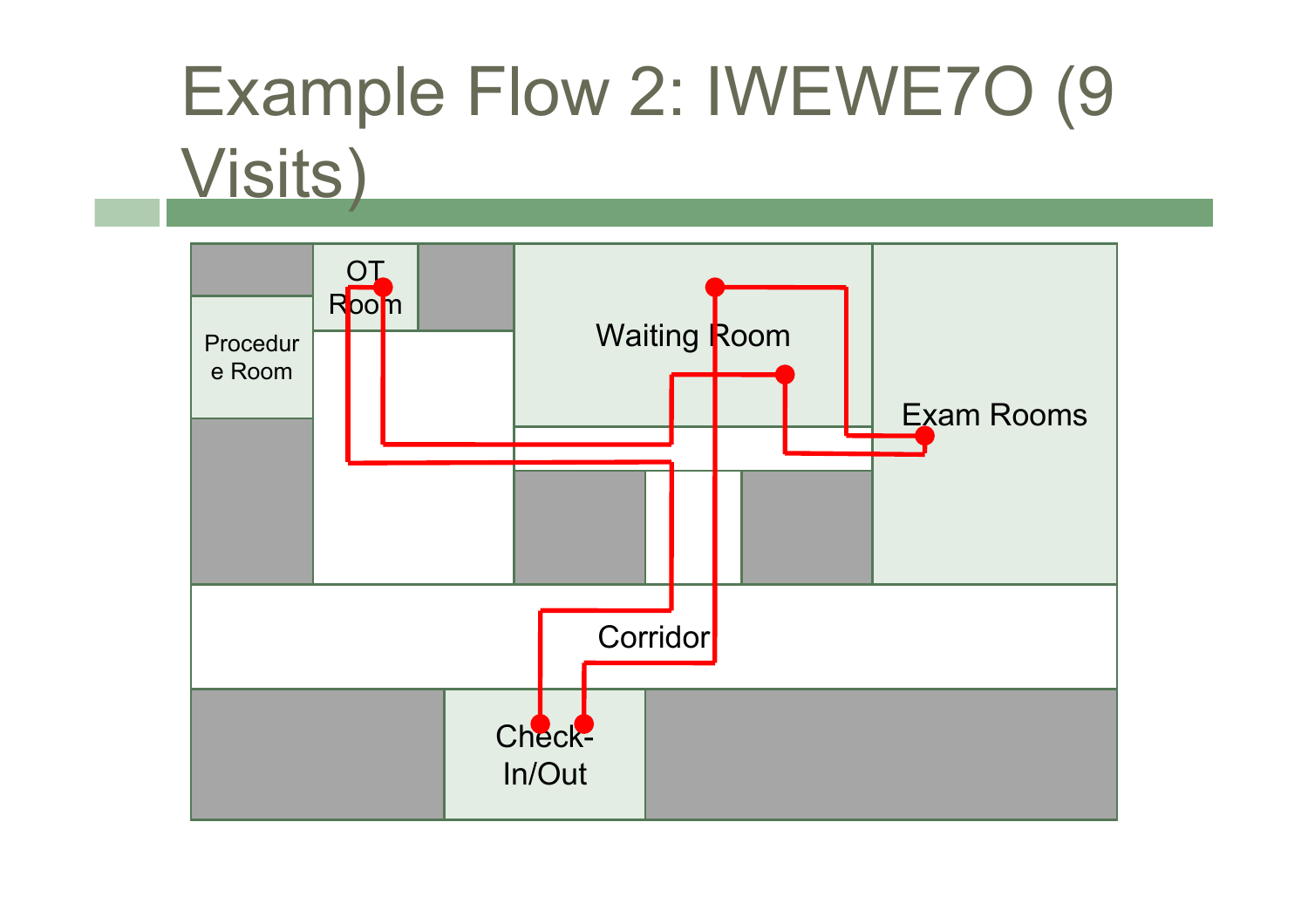## Problems detected by Sequential Pattern Analysis

### □ High Variability

 167 unique clinic patterns and 116 unique encounter patterns are found among the 499 patient visits!

#### $\Box$ □ Inefficiency

 Visit efficiency is less than 0.30 even though the selected flows have the shortest total time among all patient visits

| <b>Clinic Flow</b> | Total<br>Time | Wait<br>Time | <b>Ideal Flow</b> | Effective<br>Time | Visit<br>Efficiency |
|--------------------|---------------|--------------|-------------------|-------------------|---------------------|
| <b>IWTEDTO</b>     | 38.2          | 26.0         | IDO               | 10.2              | 0.27                |
| <b>IWTEDO</b>      | 43.0          | 32.4         | <b>IDO</b>        | 9.0               | 0.21                |
| <b>IWMEDO</b>      | 43.8          | 36.6         | <b>IMDO</b>       | 7.2               | 0.16                |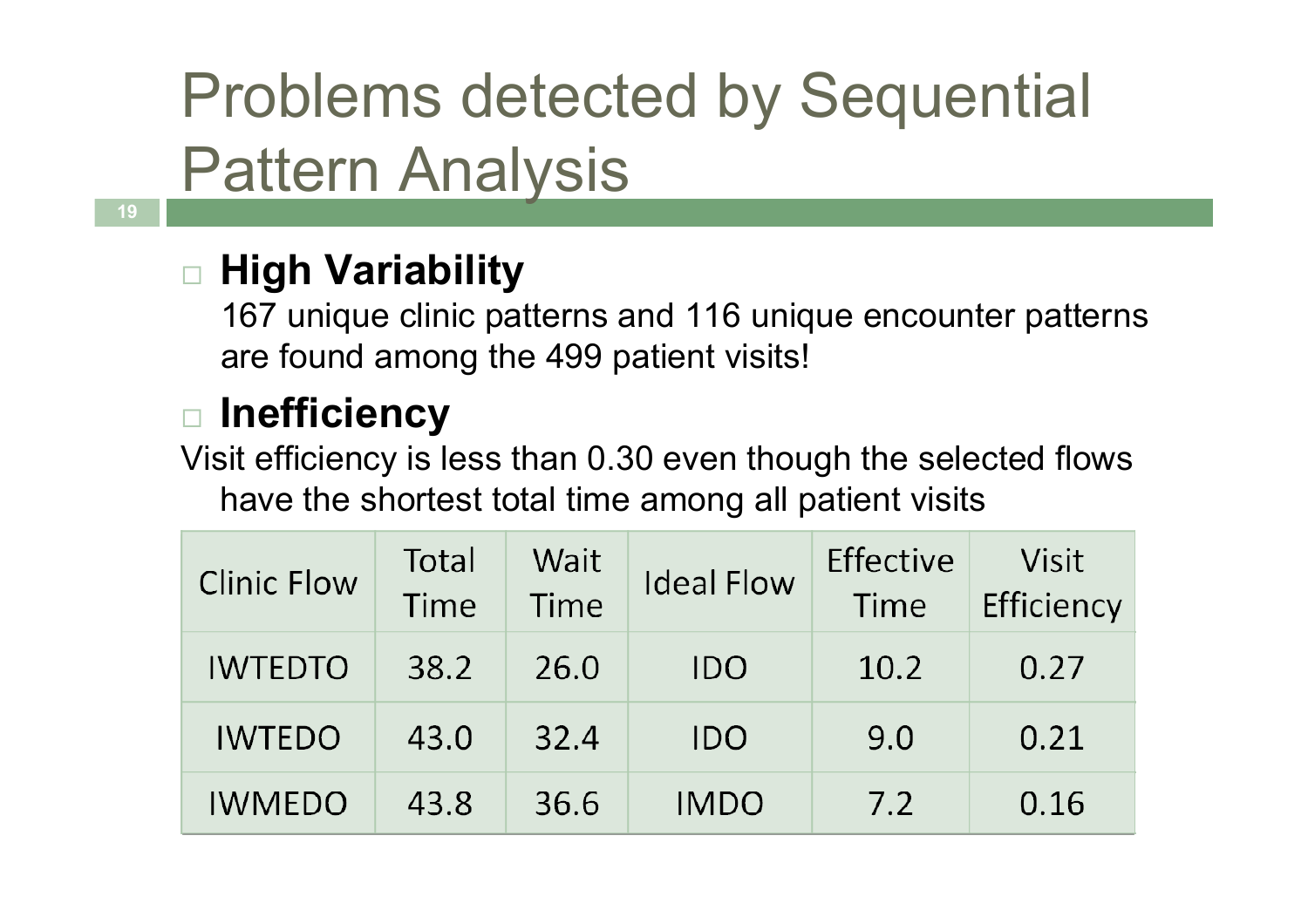## Summary for Patient-Flow Patterns

- $\Box$ □ There is a large variability in the sequencing of visit activities. Both within-encounter flows and outside-encounter flows contribute to this variation.
- $\Box$ □ The insights from within-encounter flow can help to understand the coordination of clinician activities, while outside-encounter flow can help to reengineer the non-clinical tasks.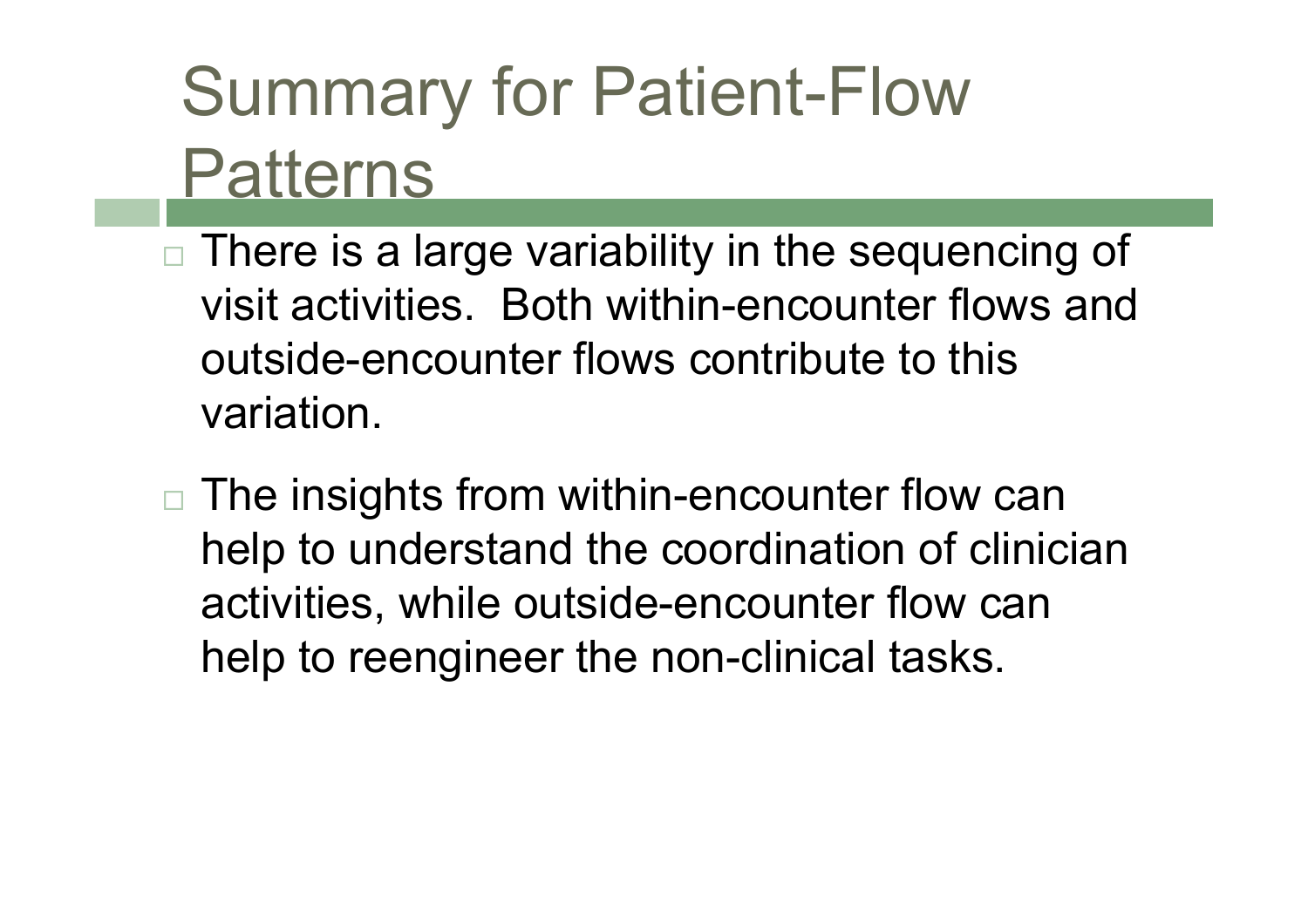# Data Used for Simulation

#### **Analysis** 21 | **1990 | 1990 | 1990 | 1990 | 1990 | 1990 | 1990 | 1990 | 1990 | 1990 | 1990 | 1990 | 1990 | 1990**

#### $\Box$ **Dates**

- Mondays: 5/5, 12, 19, 6/2, 9, 16, 7/14
- **□** Tuesdays: 5/20, 27
- **□** Wednesdays: 6/11, 7/9, 16
- Thursdays: 5/15,<br>● 10 6/5, 19
- $\Box$  Number of patient visits: 350

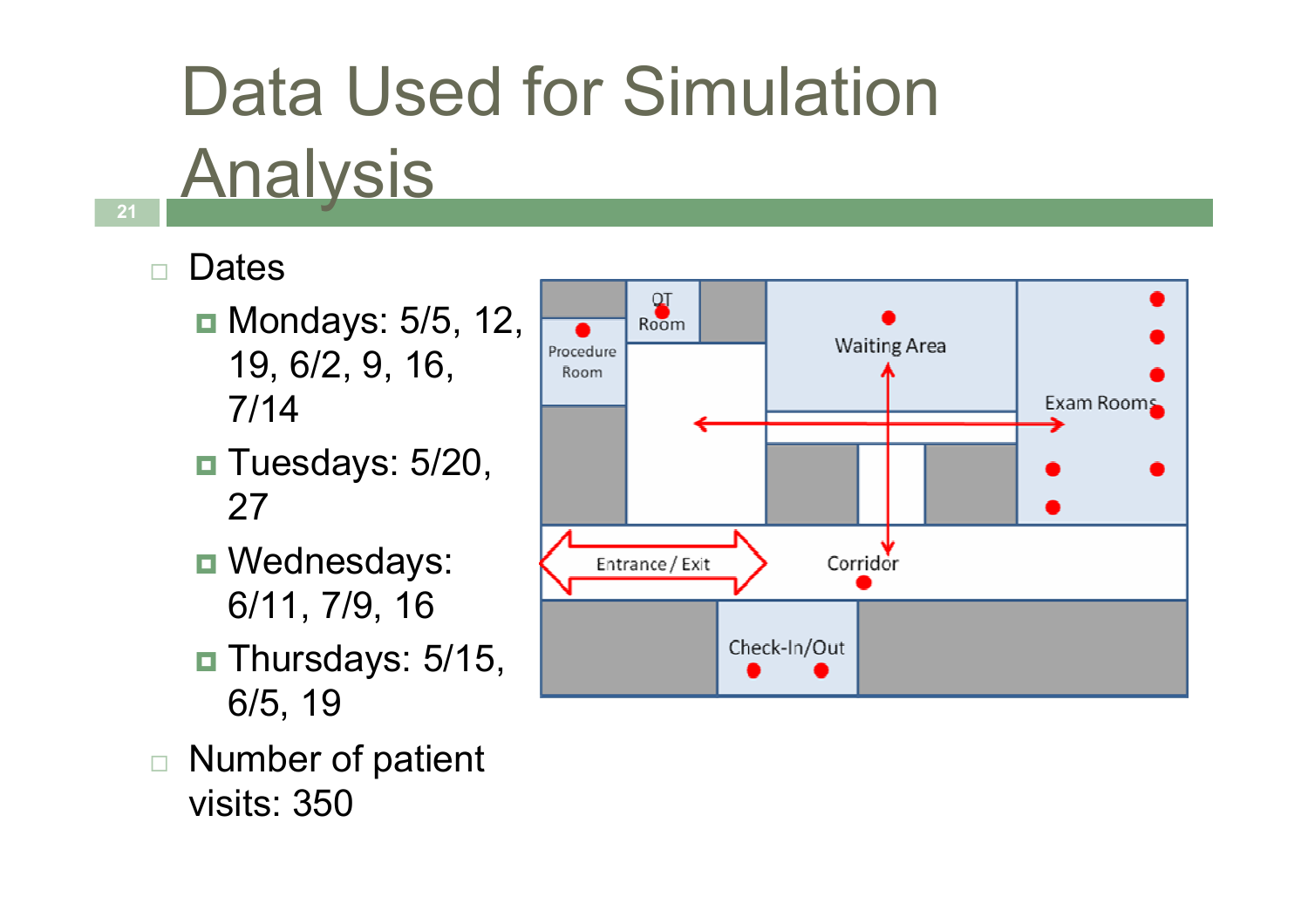## Simulation Schema

22

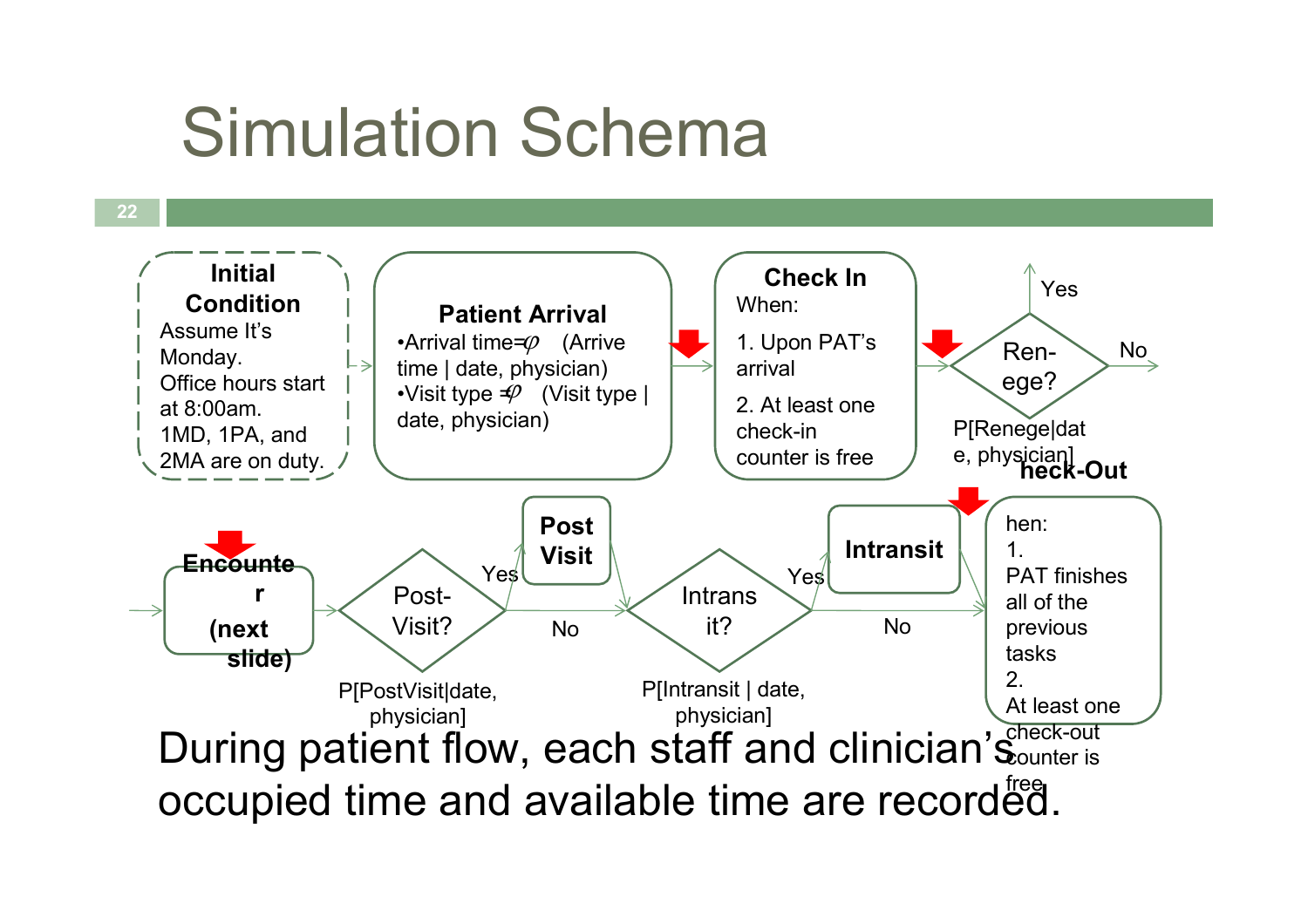## Encounter Schema in Exam

Room

PAT Enters Exam RoomWhen:1. At least one exam room is free.2. At least 1 MA is free.The number and type of clinicians scheduled to meet with the PAT and the <u>order</u> In which they enter are generated. Does the PAT stay in Exam Room Alone?PAT Stay in Exam Room AloneP[Stay in Exam Room Alone|date, physician]P[Intransit|date, physician]PAT Meet with the 1<sup>st</sup> Set of Clinicians1.When: The 1<sup>st</sup> clinician is free2.How long:  $\mathcal{\varphi}(\mathsf{Service})$ time of that clinician | date, physician)…Intransit? $Yes$  **Room**<br>  $Yes$  **Alone**<br>
No<br>  $Yes$ Intransit?<br>
Intransit?<br>
No The Monde Contrast? Go to PostVisit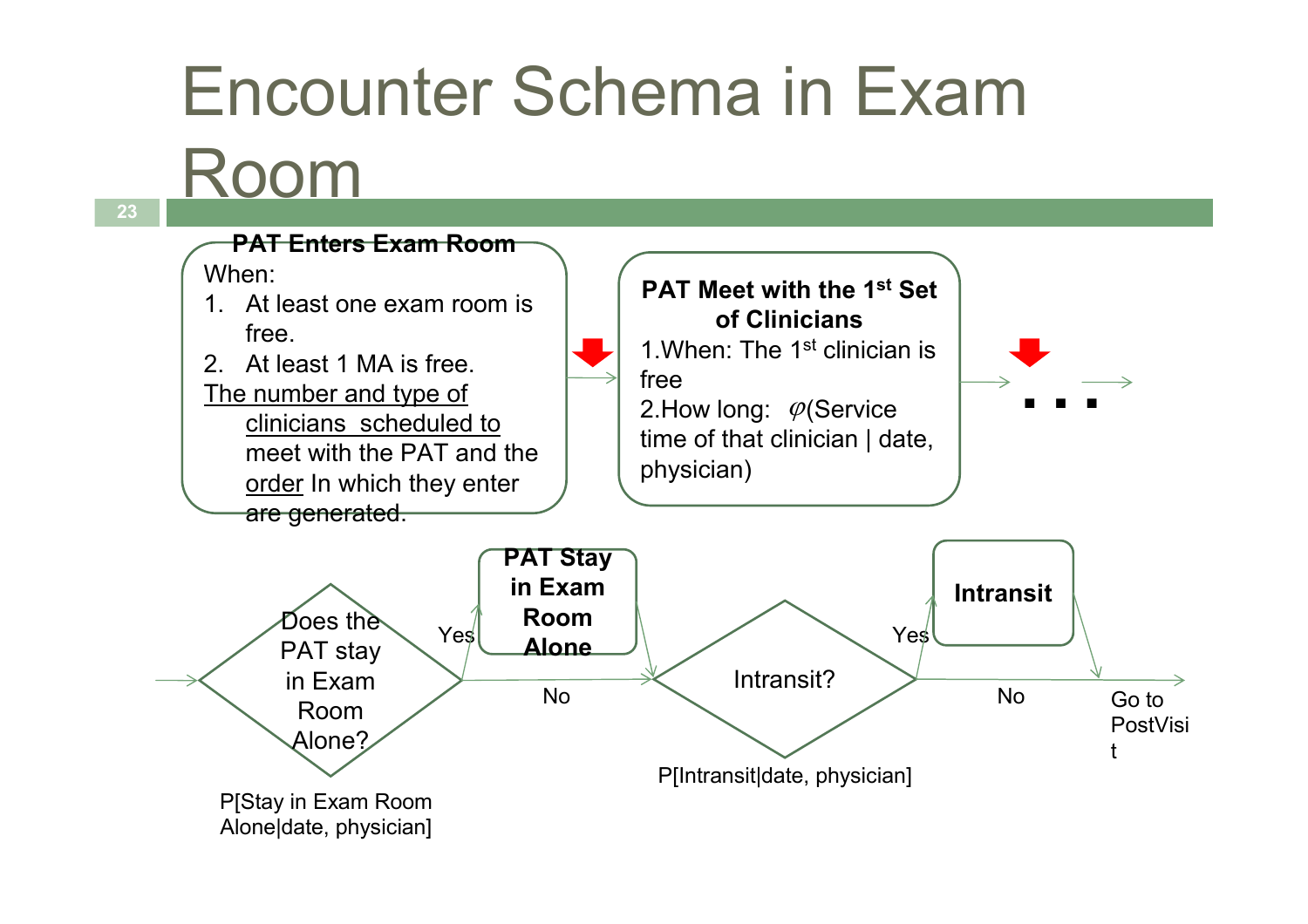## Simulated Results vs. Observed Data

| Time<br><b>Measures</b><br>(minutes) | MD. A(M) | MD. B(M) | MD. C(T) | MD. D (W) | MD. E(R) |
|--------------------------------------|----------|----------|----------|-----------|----------|
| Sim.<br><b>Total Wait</b>            | 56.22    | 37.93    | 37.50    | 34.59     | 34.97    |
| Obs.<br><b>Total Wait</b>            | 54.84    | 39.29    | 40.12    | 35.67     | 34.88    |
| Sim.<br><b>Total</b><br>Service      | 8.47     | 11.21    | 11.41    | 10.08     | 17.82    |
| <b>Total</b><br>Service              | 11.81    | 12.43    | 12.14    | 11.84     | 20.14    |
| Sim.<br><b>Total Visit</b>           | 82.55    | 94.05    | 65.65    | 66.10     | 77.28    |
| Obs.<br><b>Total Visit</b>           | 83.10    | 98.71    | 68.10    | 69.62     | 78.62    |

244 | **Average Values**)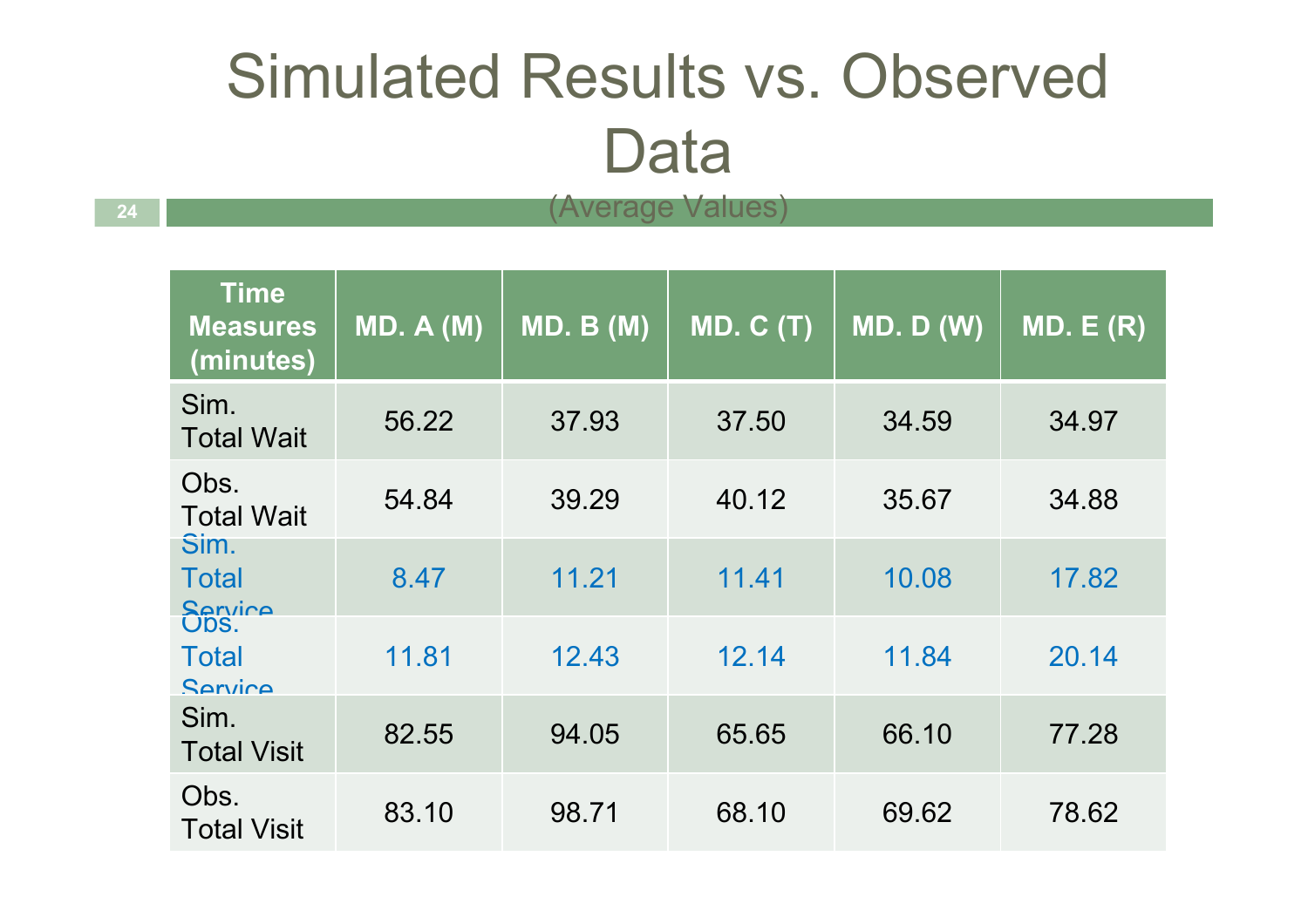Test Results of Some Interventions

 $\Box$  $\Box$  Equal appointment intervals

25

 $\Box$ Increase number of Medical Assistants by 1

 $\Box$ Decrease number of Medical Assistants by 1

 $\Box$  $\Box$  Increase availability of exam rooms by 1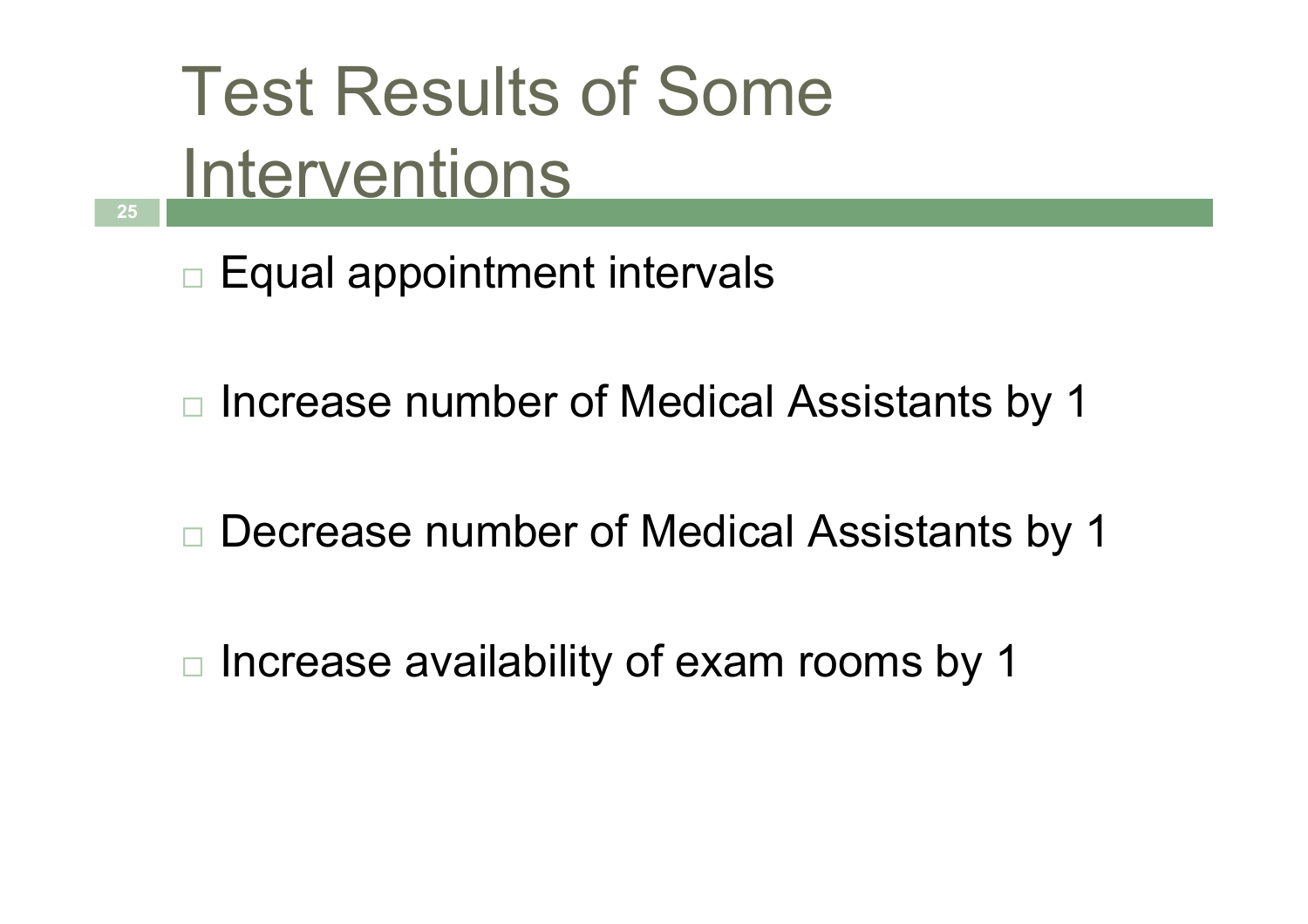### Equal Appt. Interval Reduces Waiting Time by about 43% on

26

| <b>Time</b><br><b>Measures</b><br>(minutes) | <b>MD. A (M)</b>          | MD. B(M)                  | <b>MD. C (T)</b>          | <b>MD. D (W)</b>          | MD. E(R)                  |  |  |
|---------------------------------------------|---------------------------|---------------------------|---------------------------|---------------------------|---------------------------|--|--|
| <b>Total Wait</b><br>(Base Line)            | 56.22                     | 37.93                     | 37.50                     | 34.59                     | 34.97                     |  |  |
| <b>Total Wait</b><br>(Equal Int.)<br>Totai  | 30.77<br>$(\sqrt{25.45})$ | 19.17<br>$(\sqrt{18.76})$ | 21.15<br>$(\sqrt{16.35})$ | 23.51<br>$(\sqrt{11.08})$ | 18.69<br>$(\sqrt{16.28})$ |  |  |
| <b>Service</b><br>(Rase Line)               | 8.47                      | 11.21                     | 11.41                     | 10.08                     | 17.82                     |  |  |
| <b>Service</b><br>(Fnual Int)               | 8.57                      | 11.19                     | 11.20                     | 10.00                     | 18.25                     |  |  |
| <b>Total Visit</b><br>(Base Line)           | 82.55                     | 94.05                     | 65.65                     | 66.10                     | 77.28                     |  |  |
| <b>Total Visit</b><br>(Equal Int.)          | 54.22                     | 66.70                     | 45.94                     | 53.37                     | 54.55                     |  |  |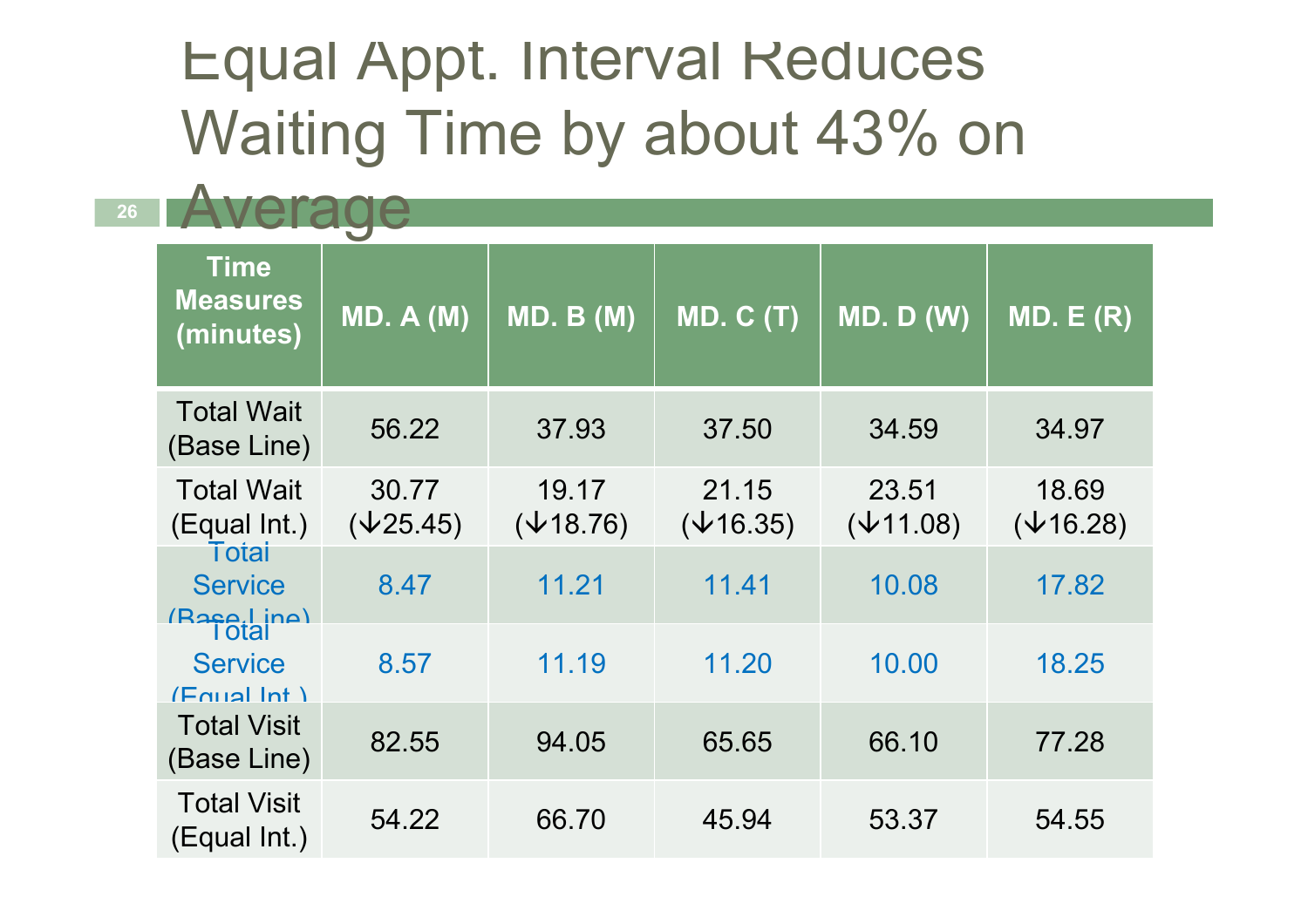### Summary of Simulation **Analysis** 27 | **1990 | 1990 | 1990 | 1990 | 1990 | 1990 | 1990 | 1990 | 1990 | 1990 | 1990 | 1990 | 1990 | 1990**

- $\Box$  The current allocation of MA resources seems to be optimal.
- $\Box$  The number of exam rooms is not a constraint with the current patient volume.
- □ Appointment intervals impact waiting time significantly! By evenly spreading appointments across office hours, waiting time can be reduced considerably.
- $\Box$ Is there an optimal interval for each physician?
- $\Box$ □ Are there other feasible interventions to be tested?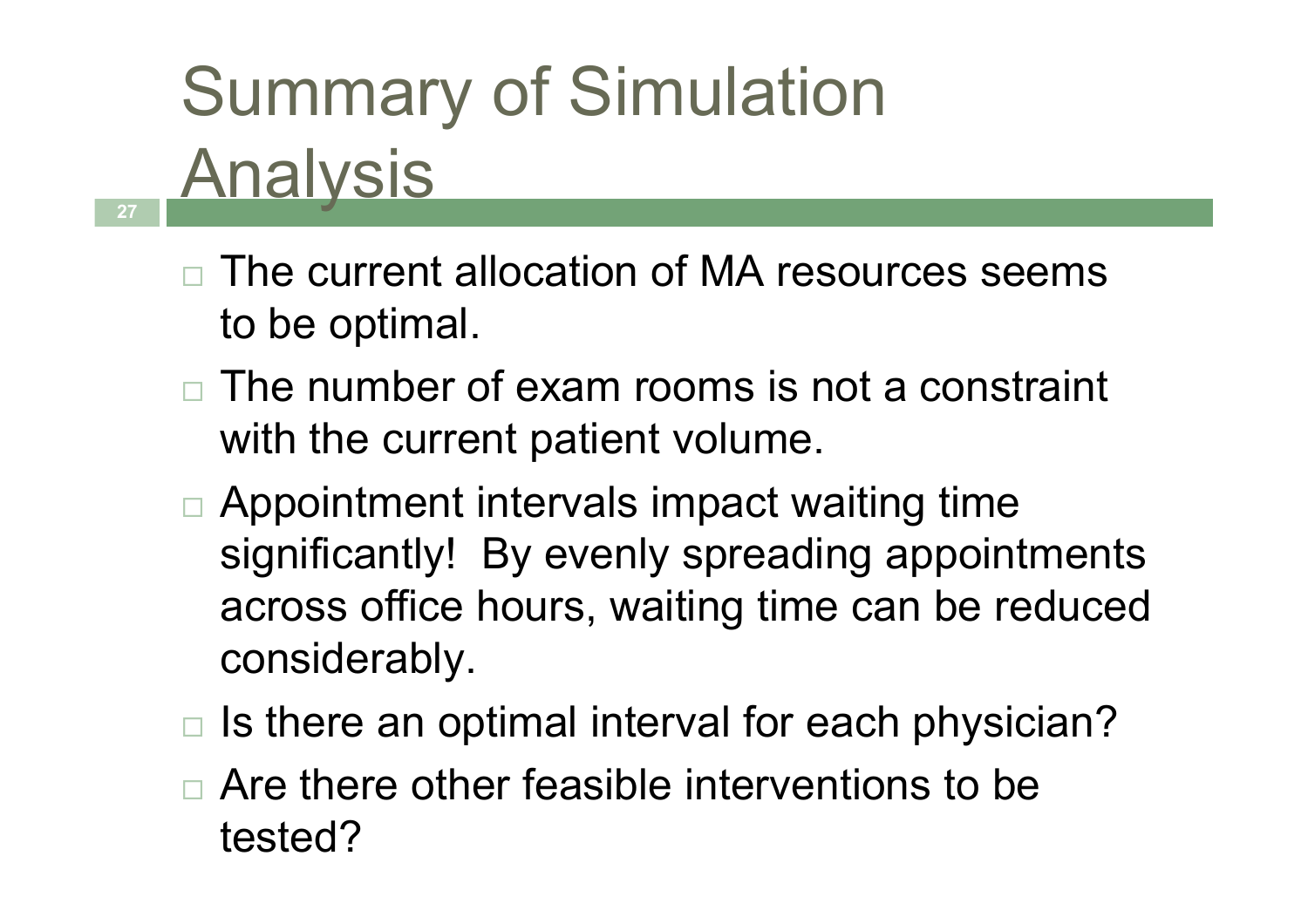## 5/5, Monday, MD. R, Wait for rooming

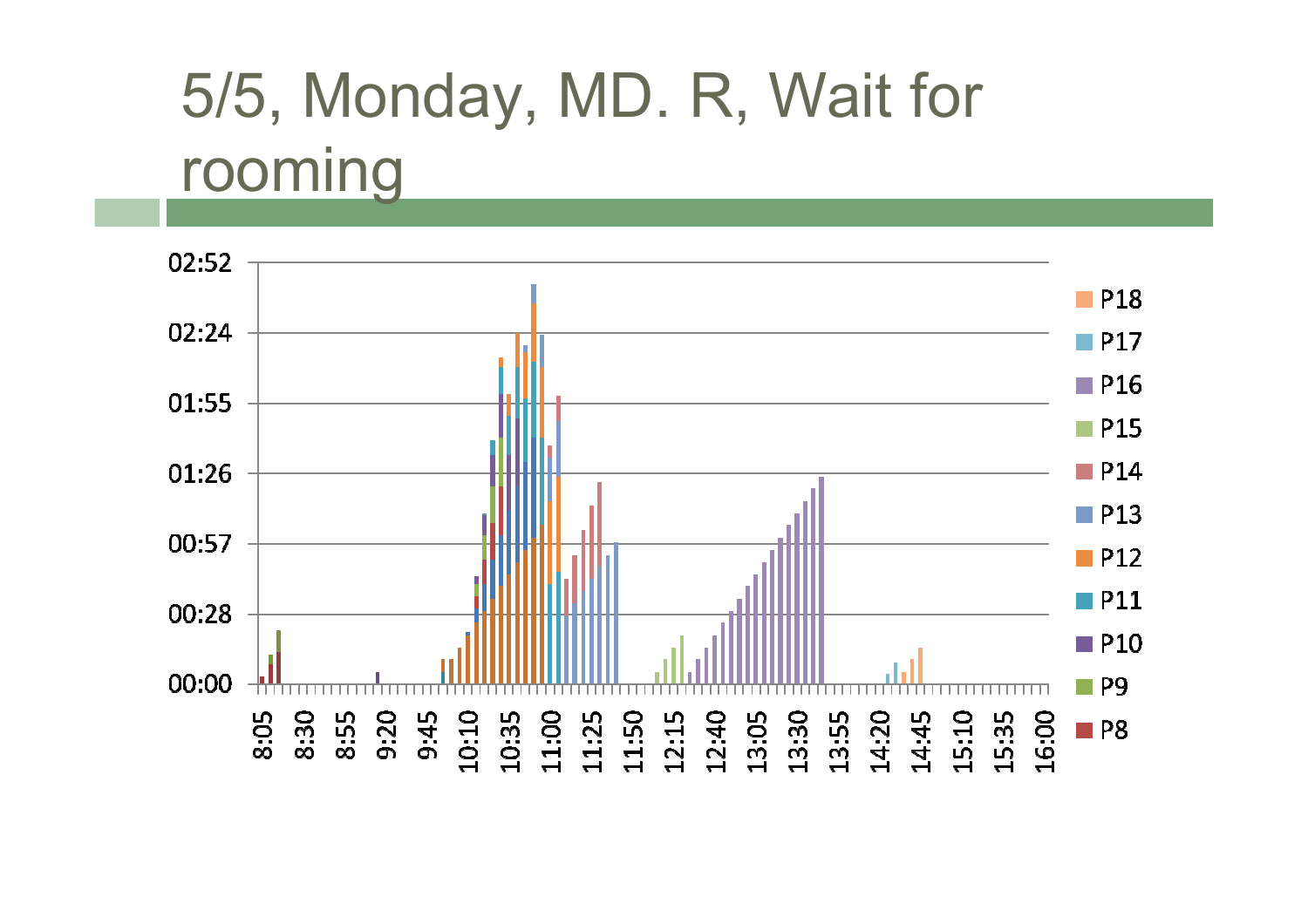## 6/2, Monday, MD. R, Wait for rooming

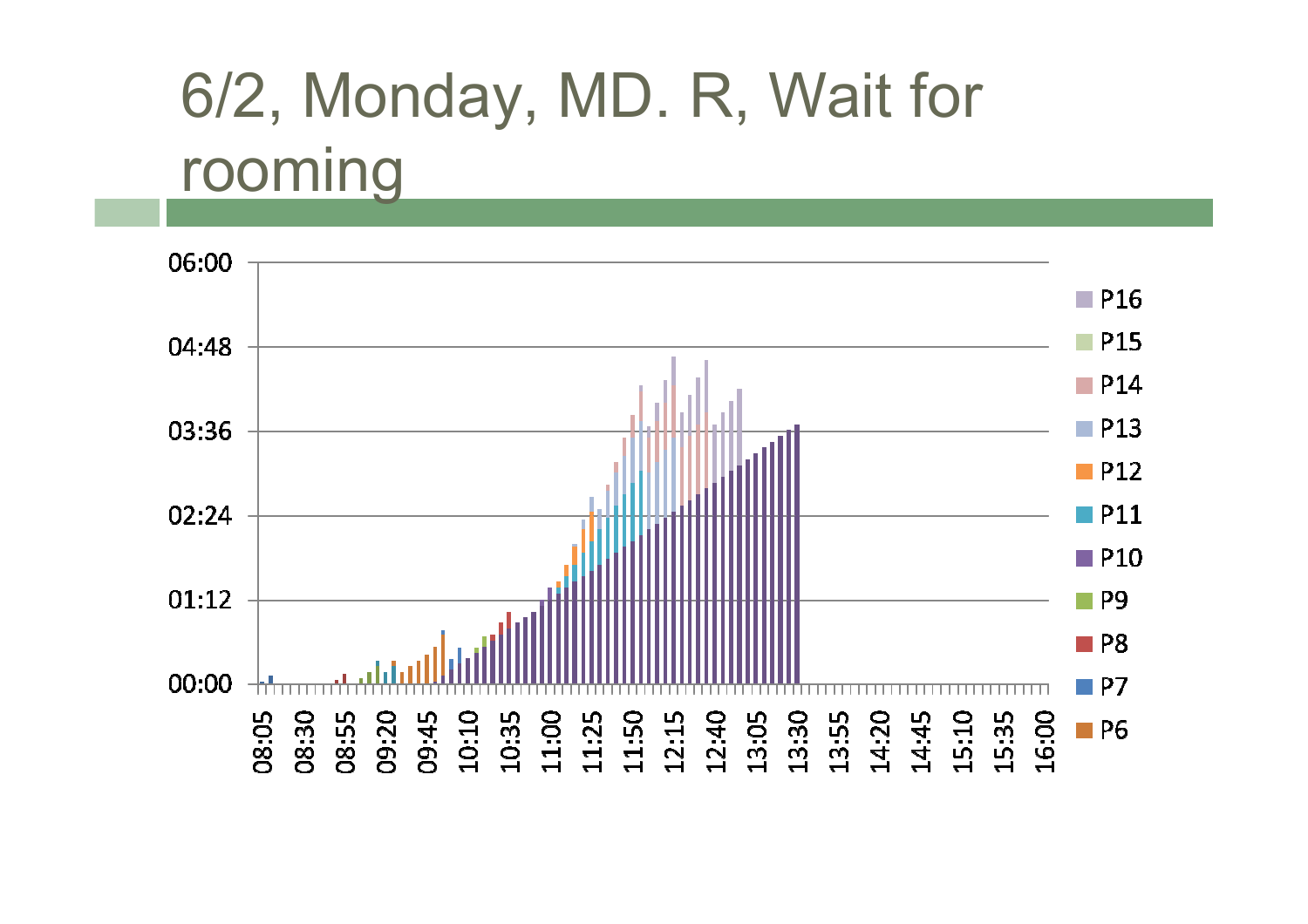#### 6/16, Monday, MD. R, Wait for rooming

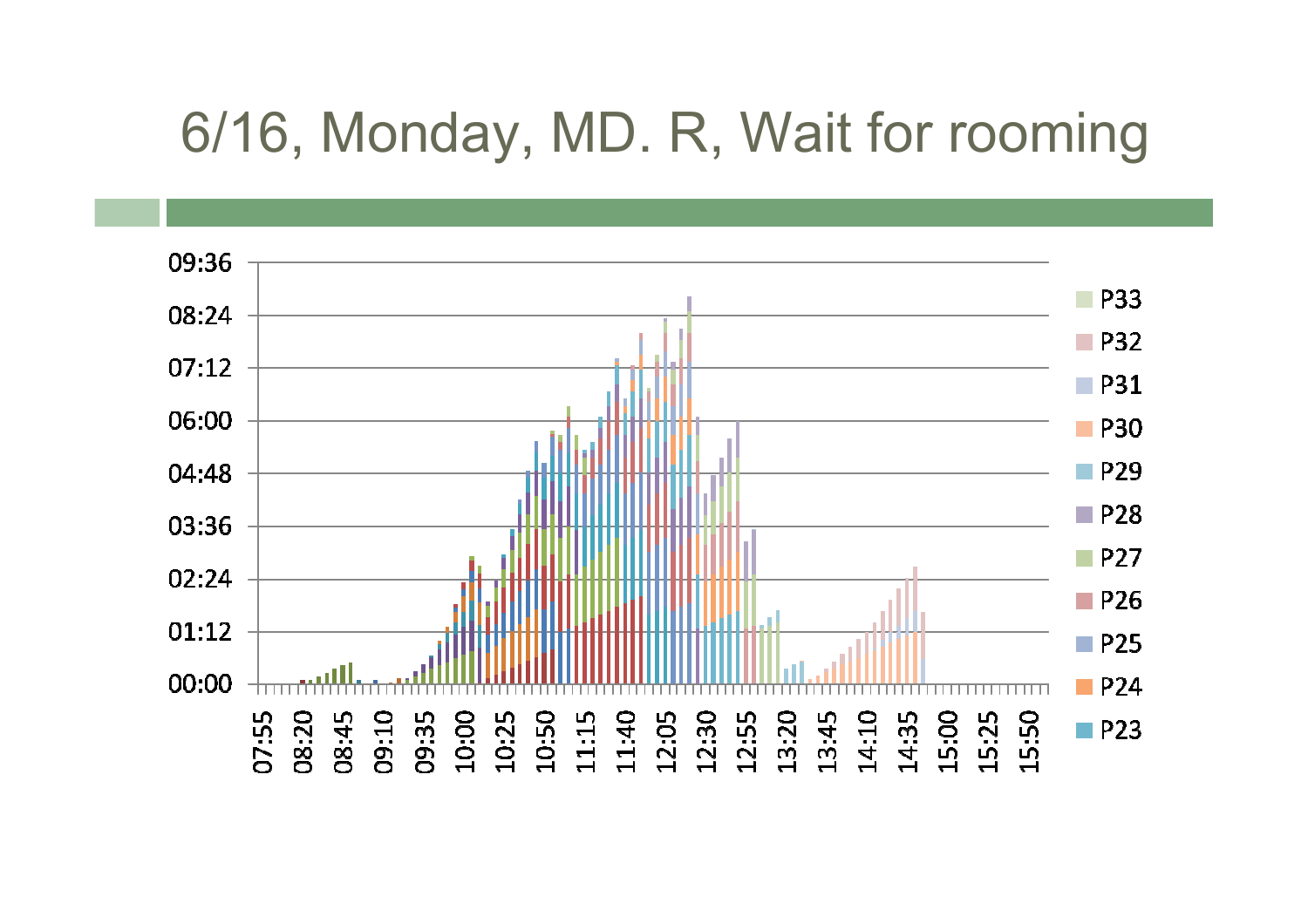## 6/11, Wednesday, MD. A, Wait for MD